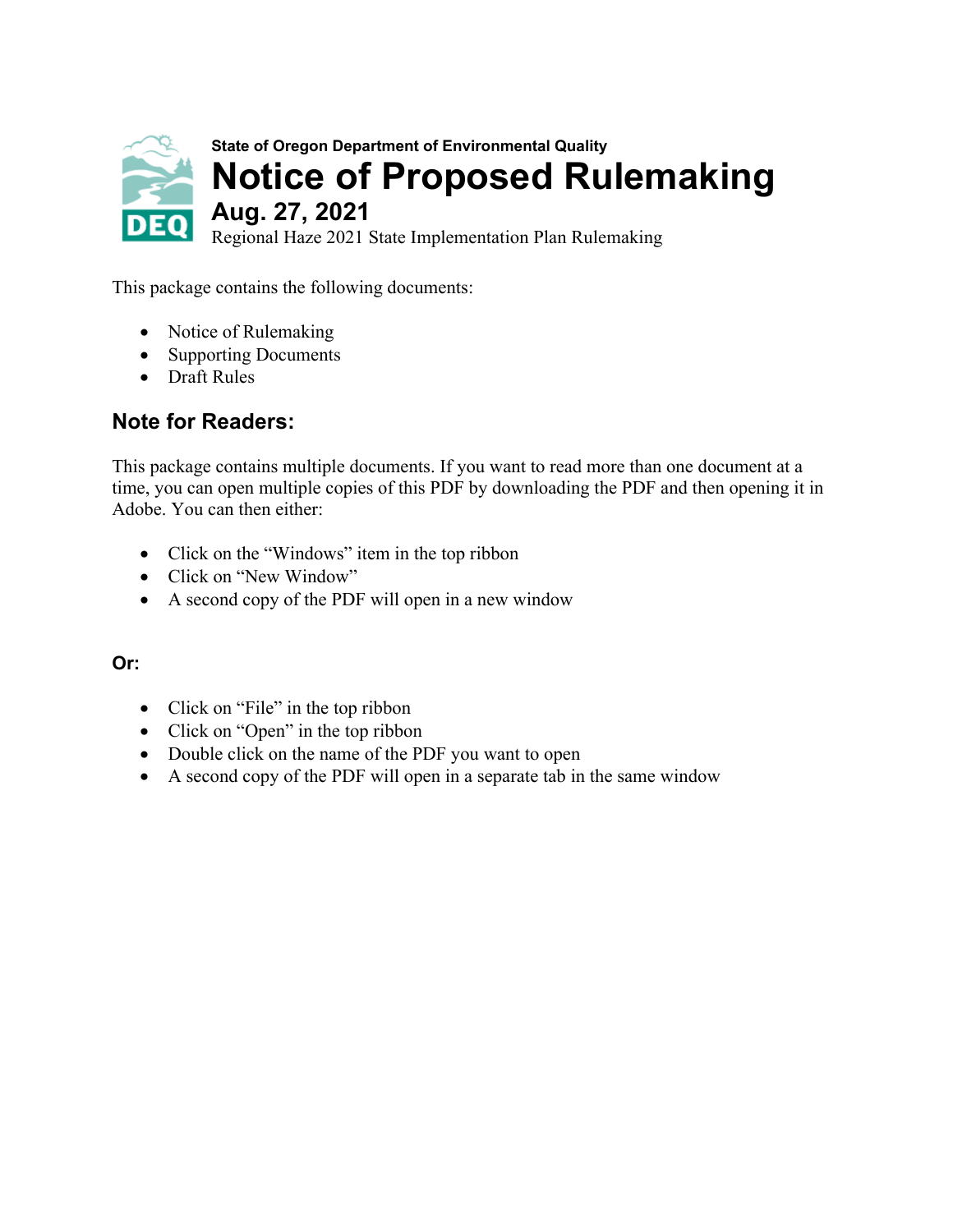# **Table of Contents**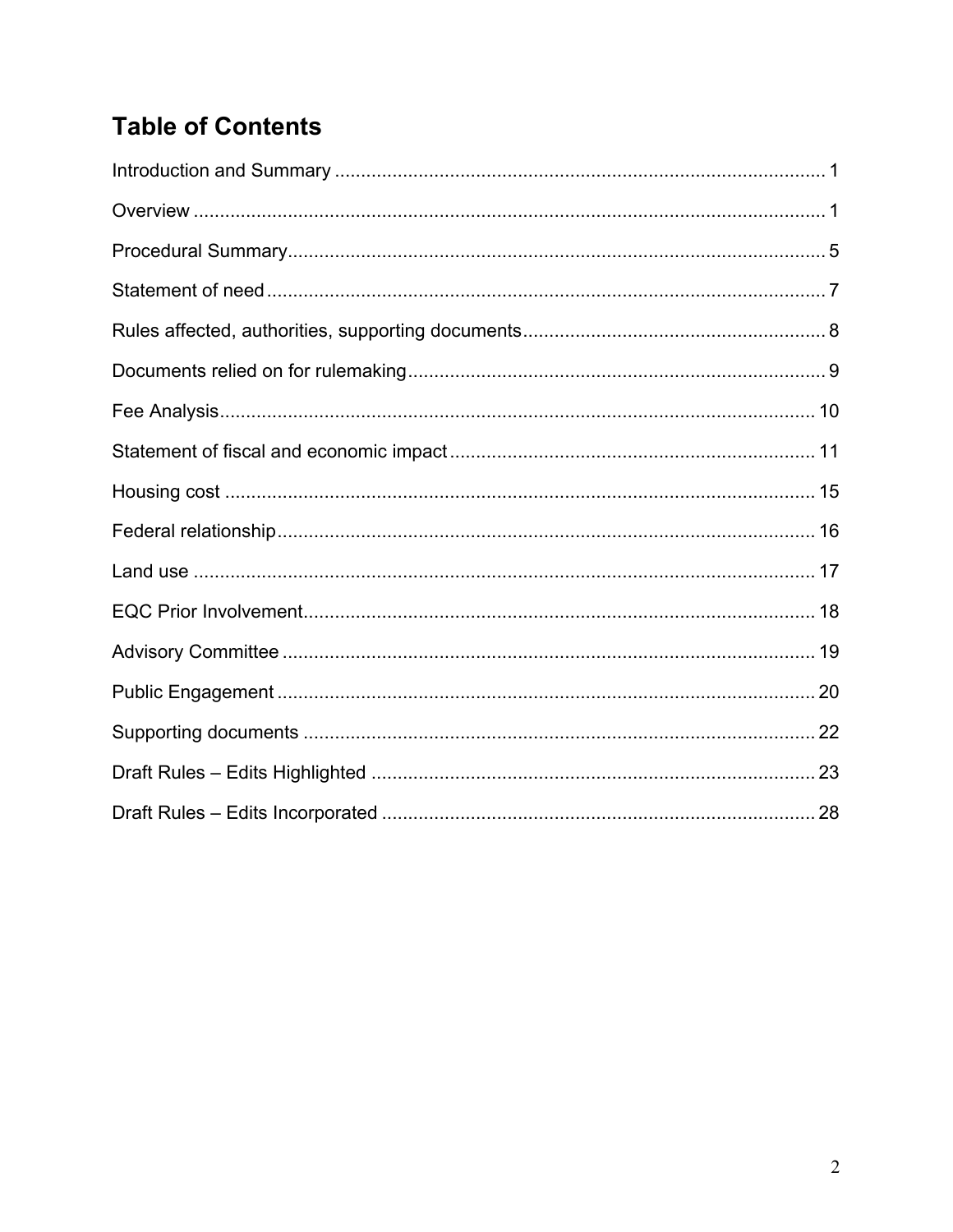# <span id="page-2-0"></span>**Introduction and Summary**

DEQ invites public input on proposed permanent rule amendments to chapter 340 of the Oregon Administrative Rules that will fulfill aspects of the Federal Clean Air Act in Oregon addressing regional haze in certain areas of the state. The Clean Air Act requires DEQ to prepare and submit a Regional Haze Plan to EPA. The proposed rule, subject to Environmental Quality Commission adoption, would amend Oregon's State Implementation Plan with submittal of the 2018 – 2028 Regional Haze Plan to the U.S. Environmental Protection Agency.

# <span id="page-2-1"></span>**Overview**

The proposed rules pertain to Oregon's implementation of the federal [1](#page-2-2)999 Regional Haze Rule,<sup>1</sup> amended in 2017, hence the 2017 Regional Haze Rule [40 CFR 51.308]. The purpose of the Regional Haze program is to improve visibility in wilderness areas and national parks with the goal to attain natural visibility conditions by 2064. The 1977 Clean Air Act designated certain wilderness areas and national parks as Class 1 areas and the 1990 Clean Air Act amendments mandated specific visibility protection in these areas. In Oregon, 11 wilderness areas and Crater Lake National Park are Class 1 areas. DEQ implements the Regional Haze Rule to address visibility in these areas and to protect and improve visibility in the Columbia River Gorge National Scenic Area.

Through cooperative agreements with federal agencies, Oregon monitors visibility at six locations near Class 1 areas that are part of a national network established in 1988. The objectives of the national monitoring program include establishing current visibility conditions; identifying the chemical species and emission sources responsible for existing human-made visibility impairment; and assessing progress towards natural visibility conditions.

DEQ completed Oregon's first Regional Haze Plan in 2010. The 2017 Regional Haze Rule requires states to periodically update their plans to make progress towards the goal of attaining natural visibility by 2064. DEQ reported progress on the first regional haze implementation period in 2017. DEQ began work on Oregon's second – or Round 2 - Regional Haze Plan for the 2018 – 2028 implementation period in early 2019.

In July 2021, the Environmental Quality Commission adopted rules in Chapter 340 Division 223 that allowed DEQ to fulfill the requirement under the federal 2017 Regional Haze Rule that Regional Haze Plans include enforceable emission reductions of haze-forming pollutants. The Division 223 rules codified the screening procedure and information collection that DEQ undertook, using existing authority in OAR 340-214-0110 to request information from certain sources and established which sources DEQ would require to take action under Round 2 of regional haze. The Division 223 rules also established what action is required of those identified regulated sources through a number of compliance options. Revisions to Division 223 rules also repealed rules pertaining only to the first round of Regional Haze regulations, in particular by requiring certain controls at the Portland General Electric coal-fired power plant in Boardman, OR. Rules applicable only to the Boardman coal-fired plant were no longer relevant because PGE closed the Boardman coal-fired plant permanently in December 2020.

<span id="page-2-2"></span><sup>1</sup> 64 FR 35714,<https://www.govinfo.gov/content/pkg/FR-1999-07-01/pdf/99-13941.pdf> (accessed 8/27/21)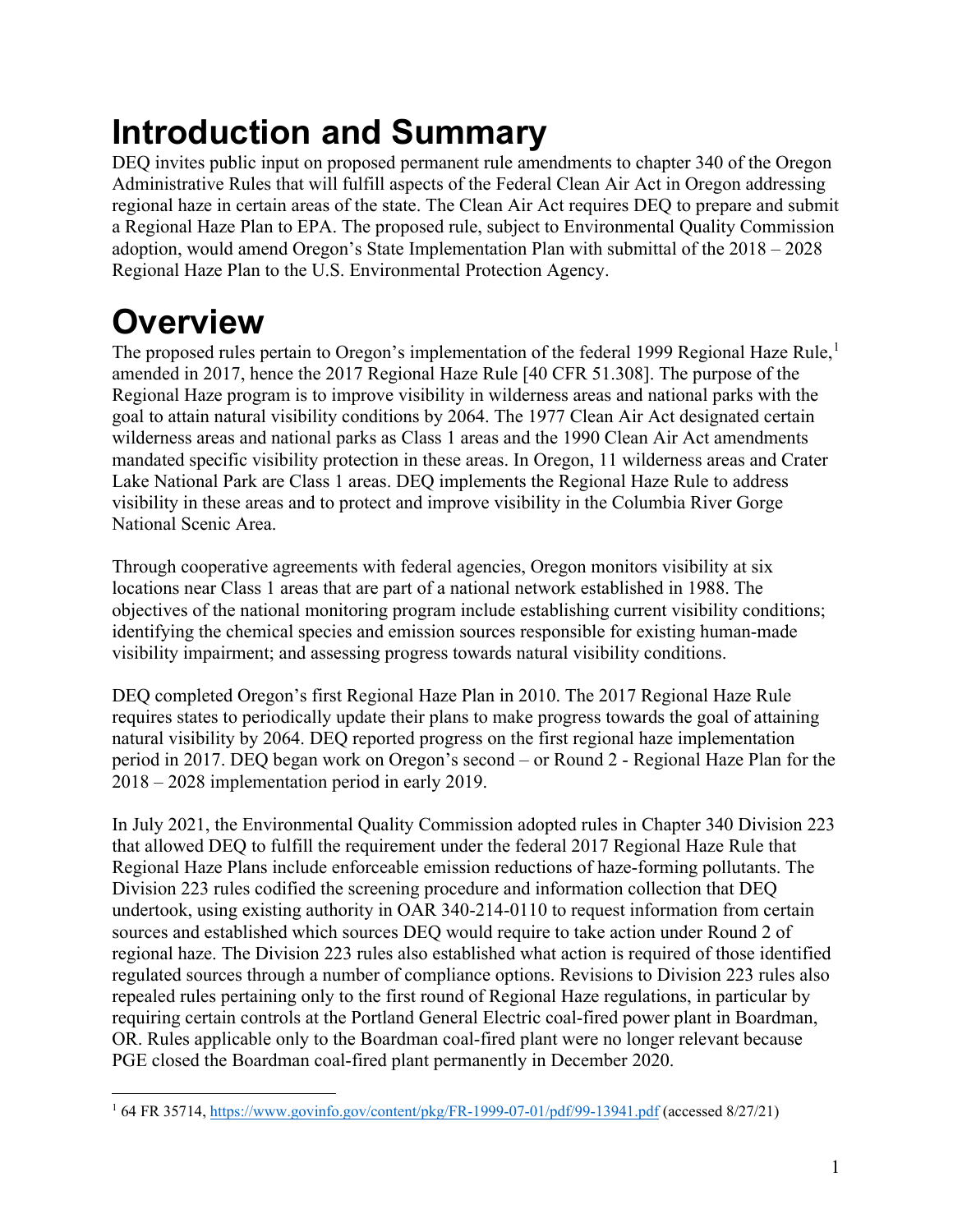DEQ has now developed a Regional Haze Plan for the  $2018 - 2028$  implementation period and is accepting public comments on that plan. The Round 2 haze-forming pollutants – those pollutants that lead to reduced visibility at Class I areas - are particulate matter, nitrogen oxides and sulfur dioxide. These pollutants are abbreviated as PM, NOx, and SO2

In August 2021, using the authority provided by EQC's adoption of the revised Division 223 rules, DEQ issued orders to facilities to install pollution controls or otherwise reduce emissions of Round 2 Regional Haze pollutants. In some cases, DEQ determined that facilities had taken appropriate action to reduce their permitted emissions below the thresholds identified in Division 223 rules. DEQ includes the orders and permits documenting DEQ's determinations in an appendix of the Round 2 Regional Haze Plan.

In developing the Round 2 Regional Haze Plan, DEQ consulted with neighboring states, federal land management agencies and EPA, in addition to government-to-government consultation with Oregon's nine federally recognized tribal nations. DEQ also participated in the Western Regional Air Partnership which is a voluntary partnership of states, tribes, federal land managers, local air agencies and EPA whose purpose is to understand current and evolving regional air quality issues affecting the western portion of the U.S. WRAP provided major assistance to DEQ for the Round 2 Regional Haze Plan, in particular through data analysis, modeling and other technical support.

The 2017 Regional Haze Rule requires certain elements in Regional Haze plans, including the requirement that emission reductions are federally enforceable. Federal enforceability means that in the unlikely event that DEQ could not enforce emissions reductions, EPA could step in and do so. A state makes provisions of a Regional Haze plan federally enforceable by incorporating the Regional Haze Plan into the SIP. Because a Regional Haze plan implements federal requirements and is part of a state's SIP, a Regional Haze plan, itself, is considered and often referred to as a SIP. Required elements of a Regional Haze plan include:

- background on previous plans and commitment to submit a 5-year progress report by Jan. 31, 2025
- a monitoring strategy to measure and report on visibility impairment
- an analysis of monitoring data on most visibility-impaired days and clearest days
- an emissions inventory of Round 2 regional haze pollutants
- stationary source emissions and pollution controls analysis
- criteria for determining stationary sources to be evaluated
- technical basis for determining necessary emission reductions from anthropogenic sources
- stationary source emission limits, averaging periods, monitoring and record keeping requirements and compliance deadlines
- a long term strategy to reduce visibility impairment in Class I areas from all anthropogenic sources
- establishment of reasonable progress goals toward natural visibility in Class I areas
- comparison of 2028 reasonable progress goals to a uniform rate of progress toward natural visibility in Class I areas by 2064
- consultation with states, federal land managers and tribal nations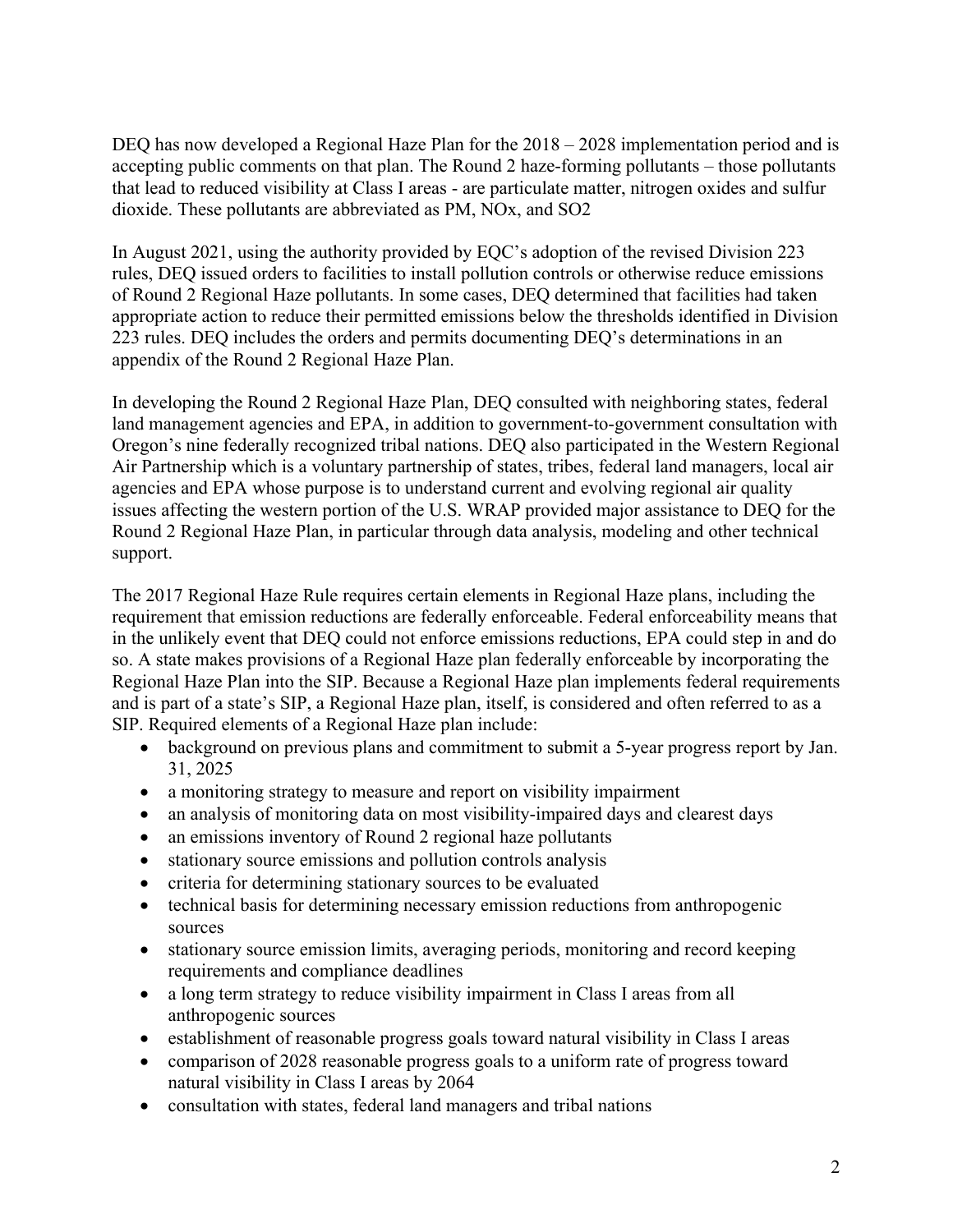The 2017 Regional Haze Rule requires DEQ to report on reasonable progress being made toward natural visibility conditions. In this Regional Haze Plan, DEQ reports progress made through 2018 and establishes reasonable progress goals for 2028, the end of the second implementation period. The 2028 RPGs are modeled visibility values at each Class I area monitoring location. Models estimate RPGs based on current regulations and potential additional pollution controls to be put in place by July 31, 2026. In the Regional Haze Plan, DEQ compares 2028 RPGs for each Class I area monitoring location to a uniform rate of progress from visibility baseline conditions  $(2000 - 2004)$  to natural visibility conditions in 2064. EPA has clarified that a state must implement feasible and reasonable emission reductions even if the state is making reasonable progress toward natural visibility in Class 1 areas; EPA refers to this concept as reasonable progress not providing "safe harbor."[2](#page-4-0)

The 2017 Regional Haze Rule requires a state to develop a long term strategy to continue to improve visibility at Class 1 areas by considering all sources of visibility impairment, including major and minor stationary sources, mobile sources, and area sources. The long term strategy must include enforceable emissions limitations, compliance schedules, and other measures necessary to achieve reasonable progress goals. Based on monitoring data and analysis of the anthropogenic sources with largest contributions to visibility impairment in Class I areas, the primary elements of Oregon's long term strategy are:

- Federally enforceable emission reductions and pollution controls at Title V stationary sources that collectively contribute 80% of Oregon regional haze-forming emissions from stationary sources.
- Adopting California low NOx and zero-emission standards for medium- and heavy-duty vehicles.
- Awarding more than \$50 million through the Volkswagen Environmental Mitigation Trust Fund and Diesel Emission Reduction Act funds to replace dirty diesel engines in on-road and nonroad equipment.
- Implementing a statute approved by the 2017 Oregon Legislature that prohibits titling and registration of older medium- and heavy-duty diesel trucks in Clackamas, Multnomah and Washington counties.
- Implementing smoke management policies under the 2019 SIP-approved Smoke Management Plan.
- Partnering with state and local agencies to explore alternatives to prescribed pile burning, such as biomass utilization.
- Improving regulations and policies governing open burning and agricultural burning.
- Awarding legislatively appropriated funds to communities for residential woodstove change-out programs.
- Reducing nitrate and ammonia emissions from agricultural operations by working with state and local agencies to develop a dairy air quality permitting program based on best management practices.

<span id="page-4-0"></span><sup>2</sup> EPA (January 10, 2017) 82FR3078 at 3093. [https://www.govinfo.gov/content/pkg/FR-2017-01-10/pdf/2017-](https://www.govinfo.gov/content/pkg/FR-2017-01-10/pdf/2017-00268.pdf) [00268.pdf](https://www.govinfo.gov/content/pkg/FR-2017-01-10/pdf/2017-00268.pdf) accessed 05/26/21.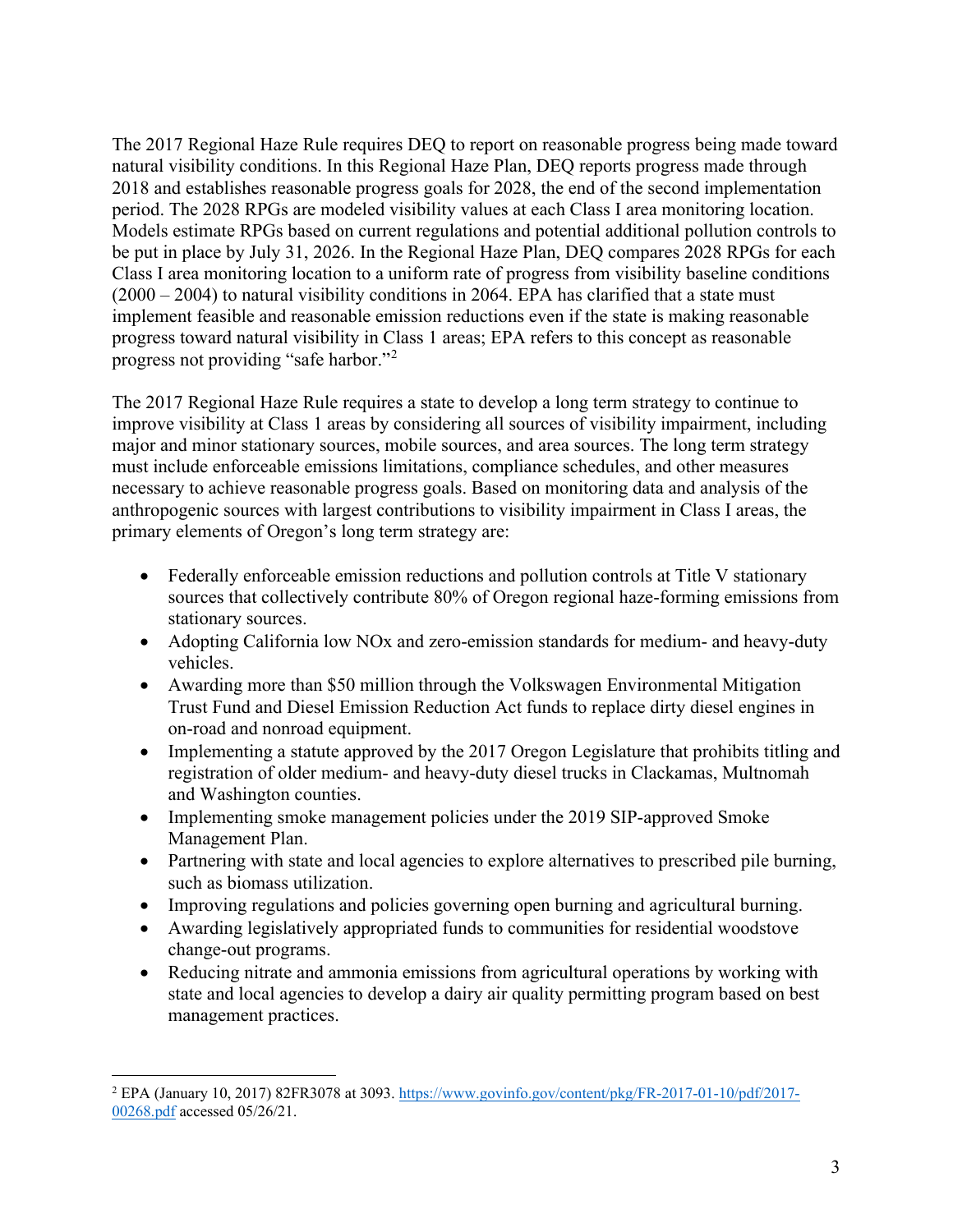Oregon's long term strategy also includes expanding programs to incentivize alternative fuels and electric vehicle transportation, a robust vehicle inspection program, improving accuracy of agricultural ammonia emission inventories and rulemaking to require reducing volatile organic compounds in consumer products and industrial coatings.

The 2017 Regional Haze Rule requires that states consult with Federal Land Managers early enough in the plan development process that FLMs have an opportunity to meaningfully inform decisions about the state's long-term strategy to improve visibility. The two agencies with whom DEQ consulted were the U.S. Forest Service and National Park Service. DEQ first engaged with FLMs in January 2020 (NPS) and August 2020 (USFS), met multiple times between February and July 2021, and provided a draft SIP to FLMs on May 5, 2021. The publicly noticed Round 2 Regional Haze Plan acknowledges and responds to comments received from FLMs.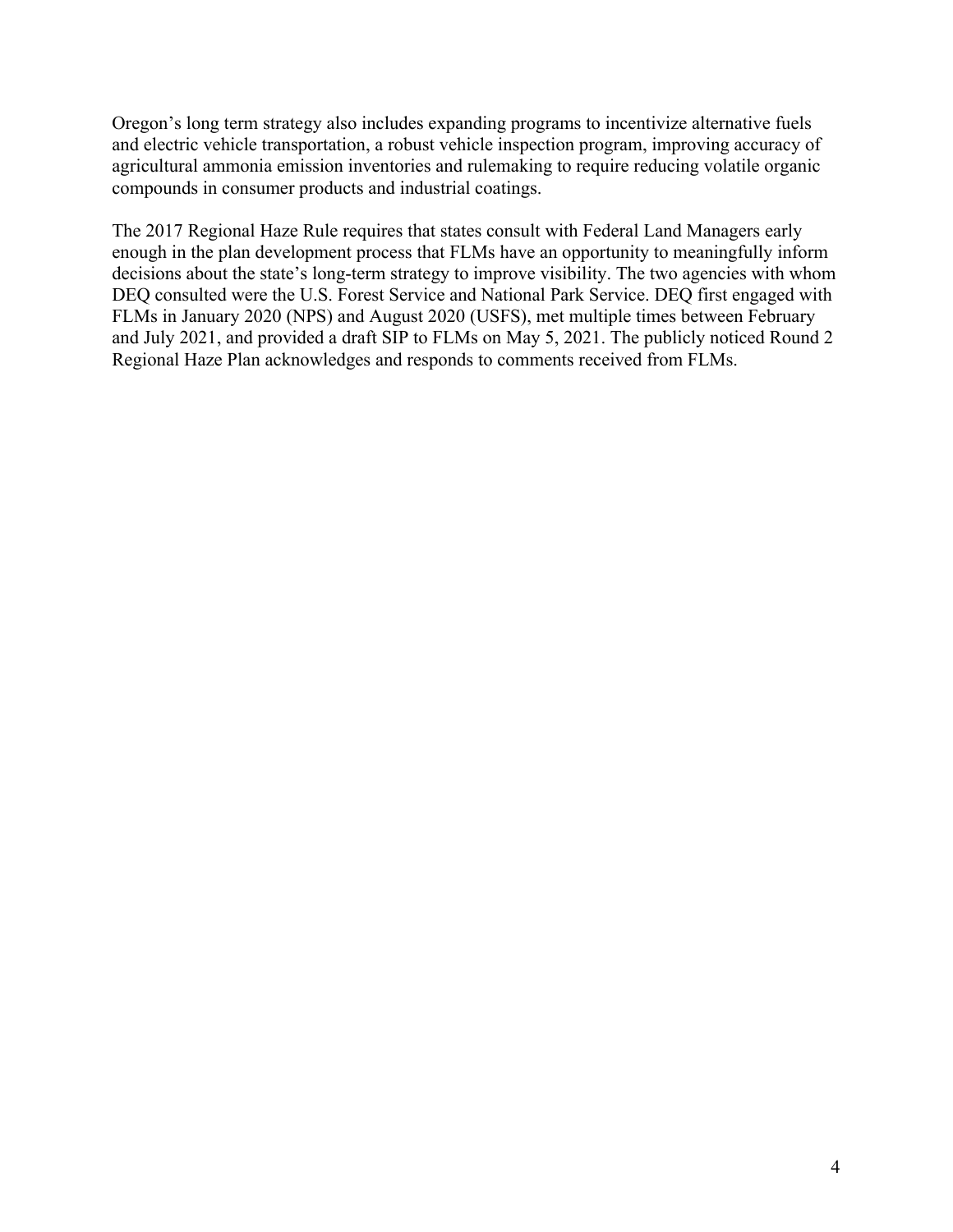# <span id="page-6-0"></span>**Procedural Summary More information**

Information about this rulemaking is on this rulemaking's web page: [2018-2028 State](https://www.oregon.gov/deq/Regulations/rulemaking/Pages/rhsip2028.aspx)  [Implementation Plan](https://www.oregon.gov/deq/Regulations/rulemaking/Pages/rhsip2028.aspx)

## **Public Hearings**

DEQ plans to hold one public hearing remotely. Anyone can attend the hearing by webinar or by teleconference. DEQ invites persons with disabilities or language barriers to inform DEQ if they need auxiliary aids and services, such as assistive listening devices or sign language interpreters or other reasonable accommodations, to meaningfully participate in the hearing.

Date: Monday, Oct. 25, 2021 Start time: 5:30 p.m. Remote meeting held via Zoom

Webinar [link](https://us02web.zoom.us/j/81452101607?pwd=ZE9BRTdGejcxR082YVV4bFJ6dzFPZz09)

Join by phone: Call-in number: 1-253-215-8782 Meeting ID: 814 5210 1607 Meeting Passcode: 550299

Instructions on how to join webinar or teleconference: [Webinar/teleconference instructions](https://support.zoom.us/hc/en-us/articles/201362193-Joining-a-meeting)

## **How to comment on this rulemaking proposal**

DEQ is asking for public comment on the proposed rules. Anyone may submit comments and questions about this rulemaking. A person may submit comments by email, by regular mail or at the public hearing.

## **Comment deadline**

The deadline to submit comments is 4 p.m. PST, on Friday, Nov. 1, 2021. DEQ will only consider comments on the proposed rules that DEQ receives by that date and time.

### **Submit comments by email to:**

[RHSIP2021@deq.state.or.us](mailto:RHSIP2021@deq.state.or.us)

### **Note for public university students:**

ORS 192.345(29) allows Oregon public university and OHSU students to protect their university email addresses from disclosure under Oregon's public records law unless the public interest requires otherwise. If you are an Oregon public university or OHSU student, notify DEQ that you wish to keep your email address confidential.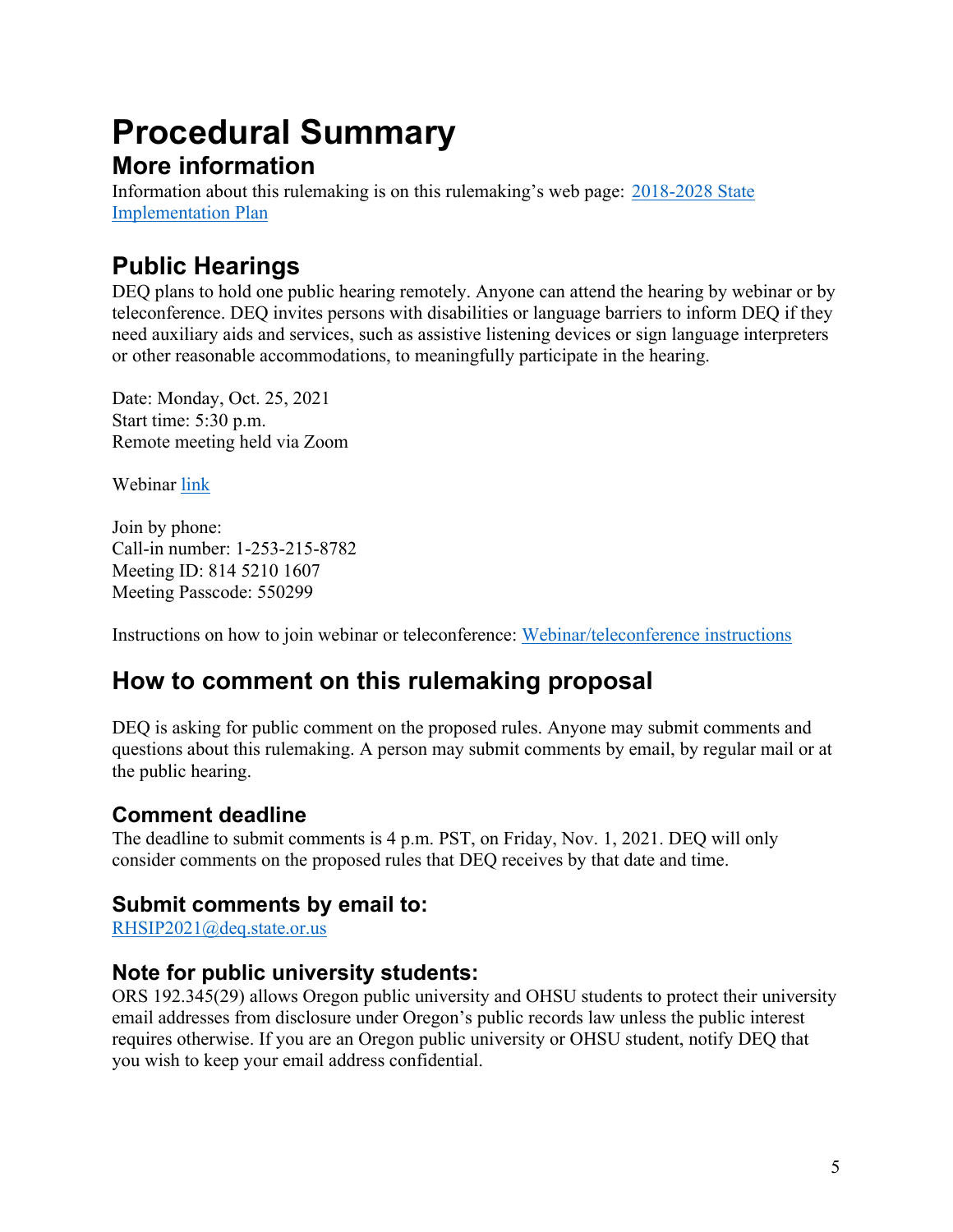### **By mail**

Oregon DEQ Attn: Karen F. Williams 700 NE Multnomah St., Room 600 Portland, OR 97232-4100

### **At hearing**

Date: Monday, Sept. 27, 2021 Start time: 5:30 p.m. Remote meeting held via Zoom

Webinar [link](https://us02web.zoom.us/j/87127805761?pwd=QWFnM0FSbkd6cThucXYwN1BUNFVIUT09)

Join by phone: Call-in number: 1-253-215-8782 Meeting ID: 871 2780 5761

Instructions on how to join webinar or teleconference: [Webinar/teleconference instructions](https://support.zoom.us/hc/en-us/articles/201362193-Joining-a-meeting)

## **Accessibility Information**

You may review copies of all documents referenced in this announcement electronically. To schedule a review of all websites and documents referenced in this announcement, call Karen F. Williams, DEQ (503-863-1664).

Please notify DEQ of any special physical or language accommodations or if you need information in large print, Braille or another format, or any other arrangements necessary to accommodate a disability. To make these arrangements, contact DEQ, Portland, at 503-229-5696 or call toll-free in Oregon at 1-800-452-4011, ext. 5696; fax to 503-229-6762; or email to [deqinfo@deq.state.or.us.](mailto:deqinfo@deq.state.or.us) Hearing impaired persons may call 711.

## **Sign up for rulemaking notices**

Get email or text updates about this rulemaking by signing up through this [link.](https://public.govdelivery.com/accounts/ORDEQ/subscriber/new?topic_id=ORDEQ_8)

Get email or text updates about other, future DEQ rulemaking by signing up through this link: [DEQ Email Notice List.](https://public.govdelivery.com/accounts/ORDEQ/subscriber/new?pop=t&topic_id=ORDEQ_548)

## **What will happen next?**

DEQ will consider all comments received and will include a written response to comments in a staff report DEQ will submit to the Environmental Quality Commission along with the proposed rules and the 2018 – 2028 Regional Haze. DEQ may modify the Regional Haze Plan based on the comments.

Proposed rules only become effective if the EQC adopts them. DEQ plans to present the proposed rules and the Regional Haze Plan to the EQC for a decision at a meeting on or after Oct. 16, 2021.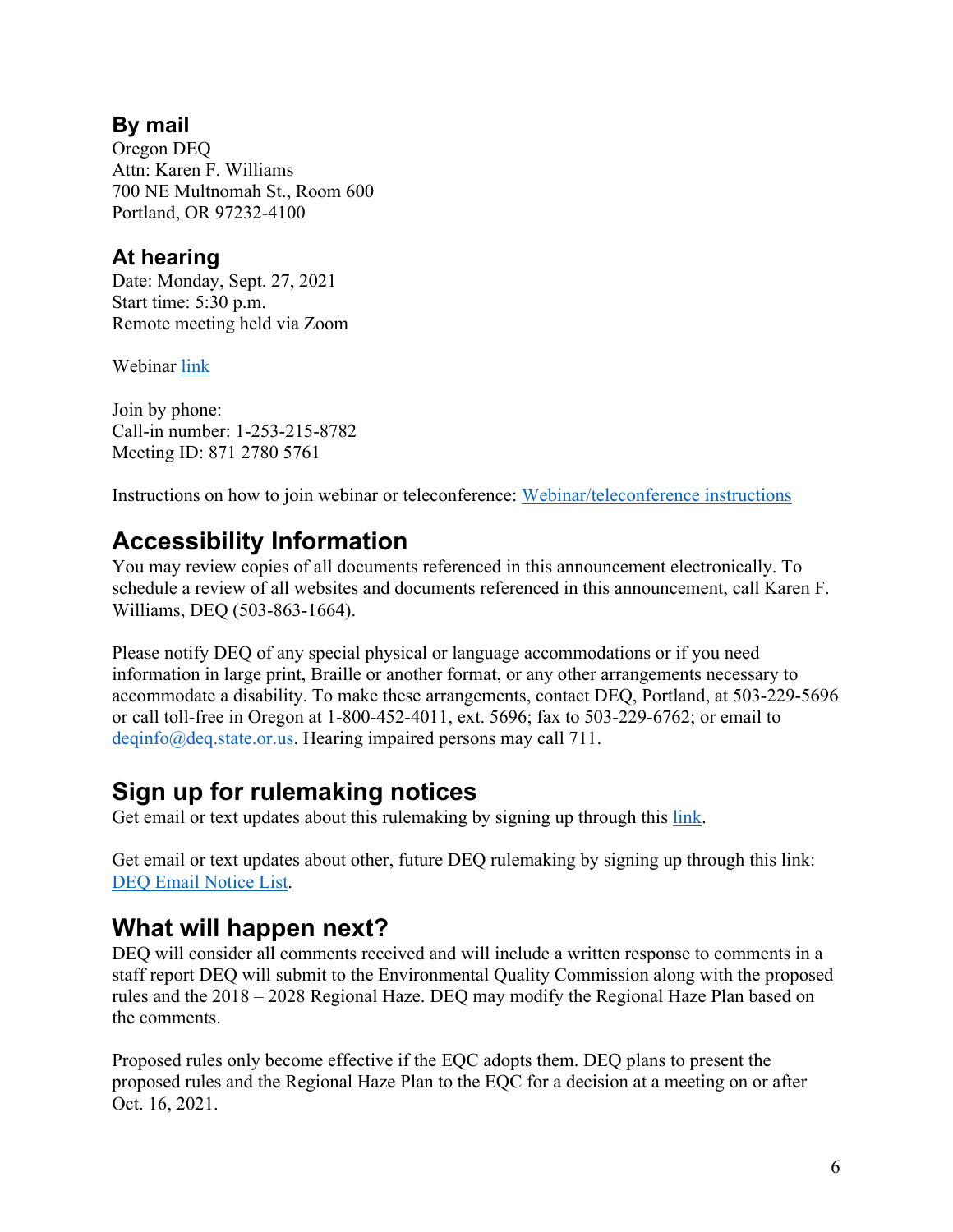# <span id="page-8-0"></span>**Statement of need**

## **What need would the proposed rule address?**

The proposed rule would amend Oregon's State Implementation Plan to document submittal of the 2018 – 2028 Regional Haze Plan to the EPA, upon EQC direction. By submitting the 2018 – 2018 Regional Haze Plan, DEQ will fulfill requirements of the Clean Air Act and the 2017 federal Regional Haze Rule.

## **How would the proposed rule address the need?**

The proposed rule adoption would document EQC's direction to submit the 2018 – 2018 Regional Haze Plan to EPA.

## **How will DEQ know the rule addressed the need?**

EPA's approval of the 2018 – 2028 Regional Haze Plan will indicate that the proposed rule addressed the need.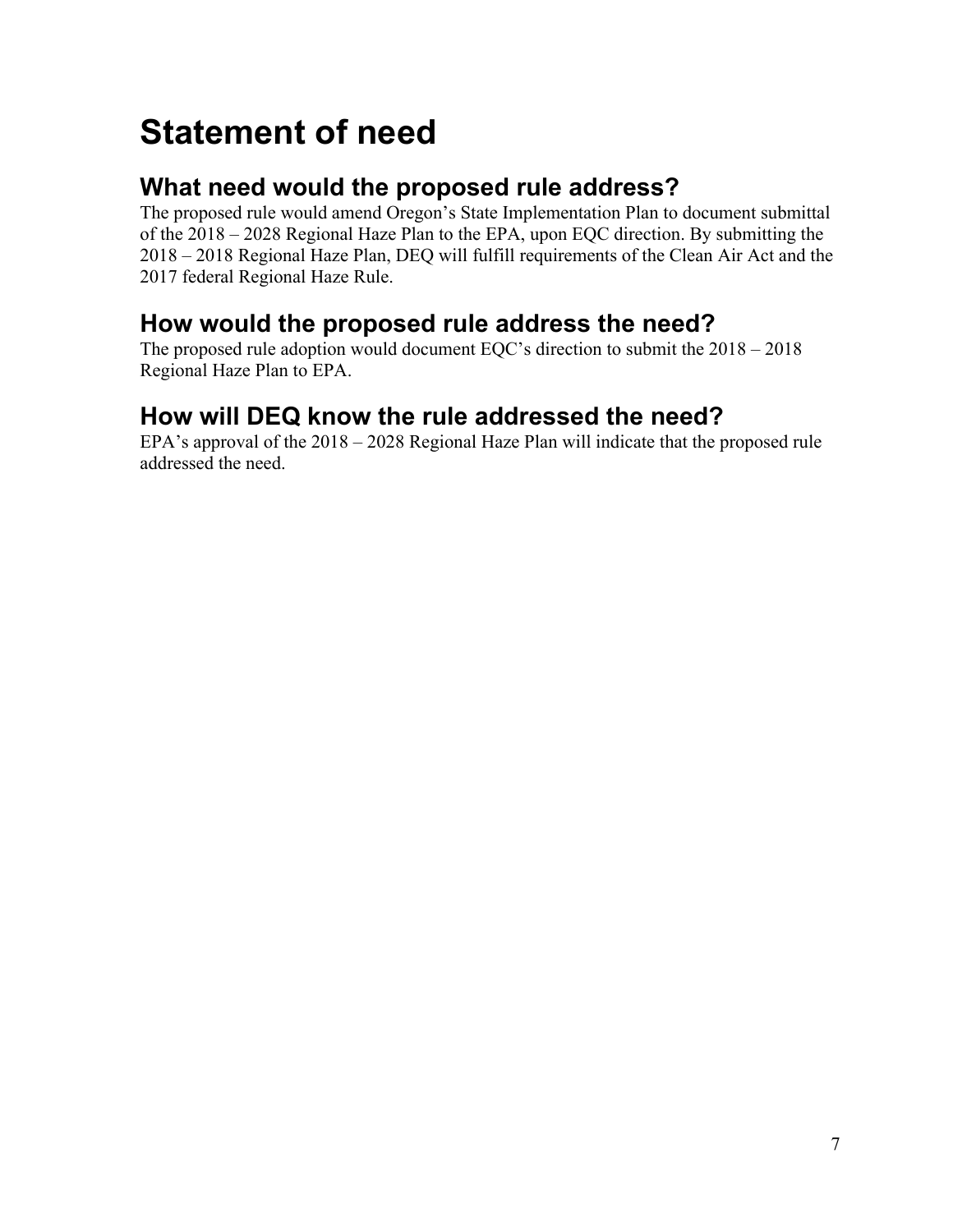# <span id="page-9-0"></span>**Rules affected, authorities, supporting documents**

**Lead division**

200

## **Program or activity**

Regional Haze

## **Chapter 340 action**

|              | <b>Amend</b>                                    |
|--------------|-------------------------------------------------|
| 340-200-0040 |                                                 |
|              |                                                 |
|              | .<br>. .<br>.<br>- -<br>$\sim$<br>$\sim$ $\sim$ |

| <b>Statutory Authority - ORS</b> |      |  |
|----------------------------------|------|--|
| 468.020                          | 468A |  |

| <b>Statutes Implemented - ORS</b> |  |  |
|-----------------------------------|--|--|
| 468A.035                          |  |  |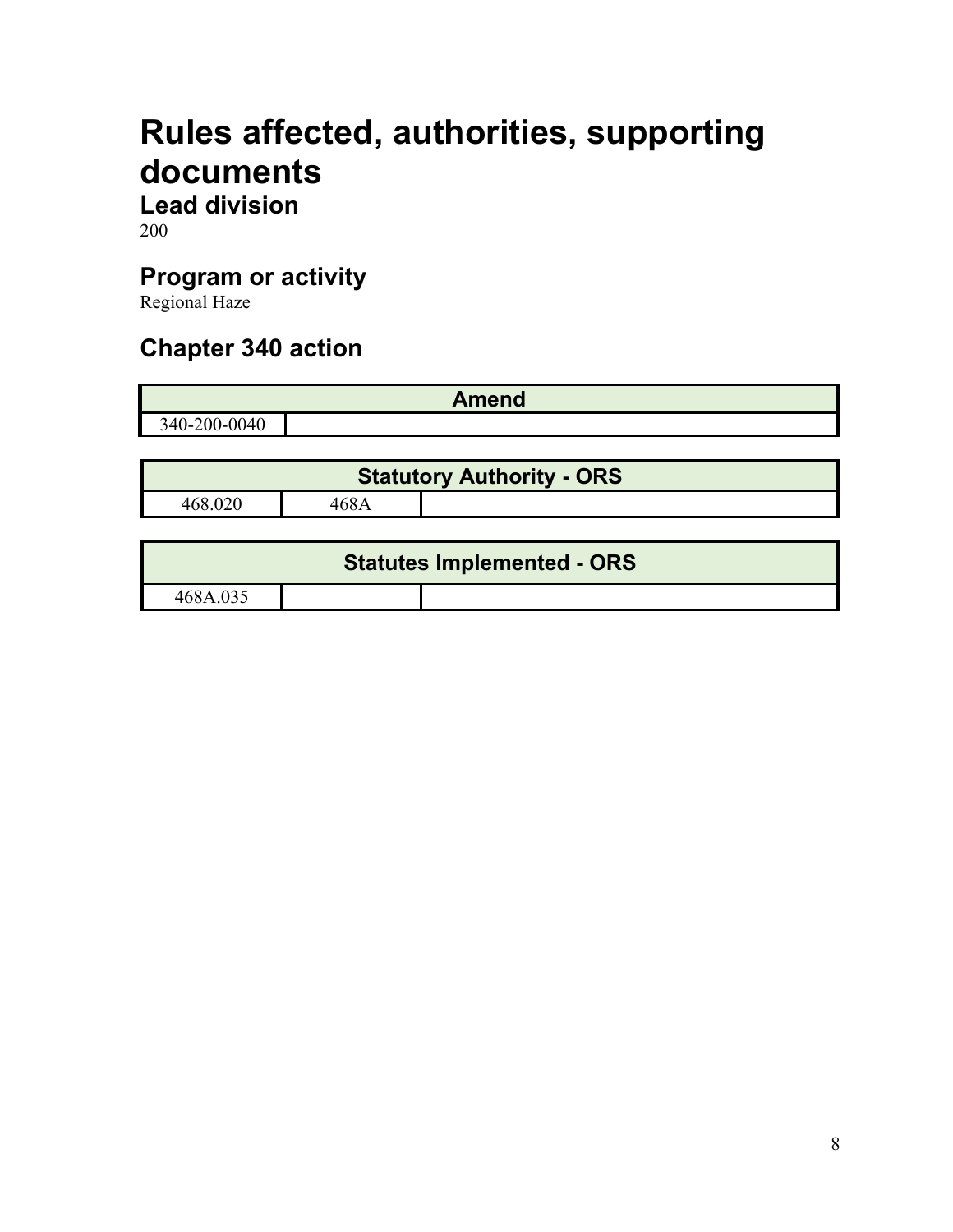# <span id="page-10-0"></span>**Documents relied on for rulemaking**

| <b>Document title</b>                                                                                          | <b>Document location</b>                                                                                                  |
|----------------------------------------------------------------------------------------------------------------|---------------------------------------------------------------------------------------------------------------------------|
| Protection of Visibility: Amendments to<br>Requirements for State Plans. US EPA<br>(January 10, 2017) 82FR3078 | https://www.govinfo.gov/content/pkg/FR-<br>2017-01-10/pdf/2017-00268.pdf                                                  |
| Guidance on Regional Haze State<br>Implementation Plans for the Second<br>Implementation Period. US EPA (2019) | https://www.epa.gov/sites/production/files/20<br>19-08/documents/8-20-2019 -<br>regional haze guidance final guidance.pdf |
| Western Regional Air Partnership, Technical,<br><b>Support System</b>                                          | https://views.cira.colostate.edu/tssv2/                                                                                   |
| Four Factor Analysis documents submitted<br>by regulated Title V stationary sources                            | https://www.oregon.gov/deq/aq/Pages/haze-<br>ffa.aspx                                                                     |
| Regional Haze Rule (2017), 40 CFR 51.308                                                                       | https://www.law.cornell.edu/cfr/text/40/51.30                                                                             |
| Regional Haze Rule (1999), 64 FR 35714                                                                         | https://www.govinfo.gov/content/pkg/FR-<br>1999-07-01/pdf/99-13941.pdf                                                    |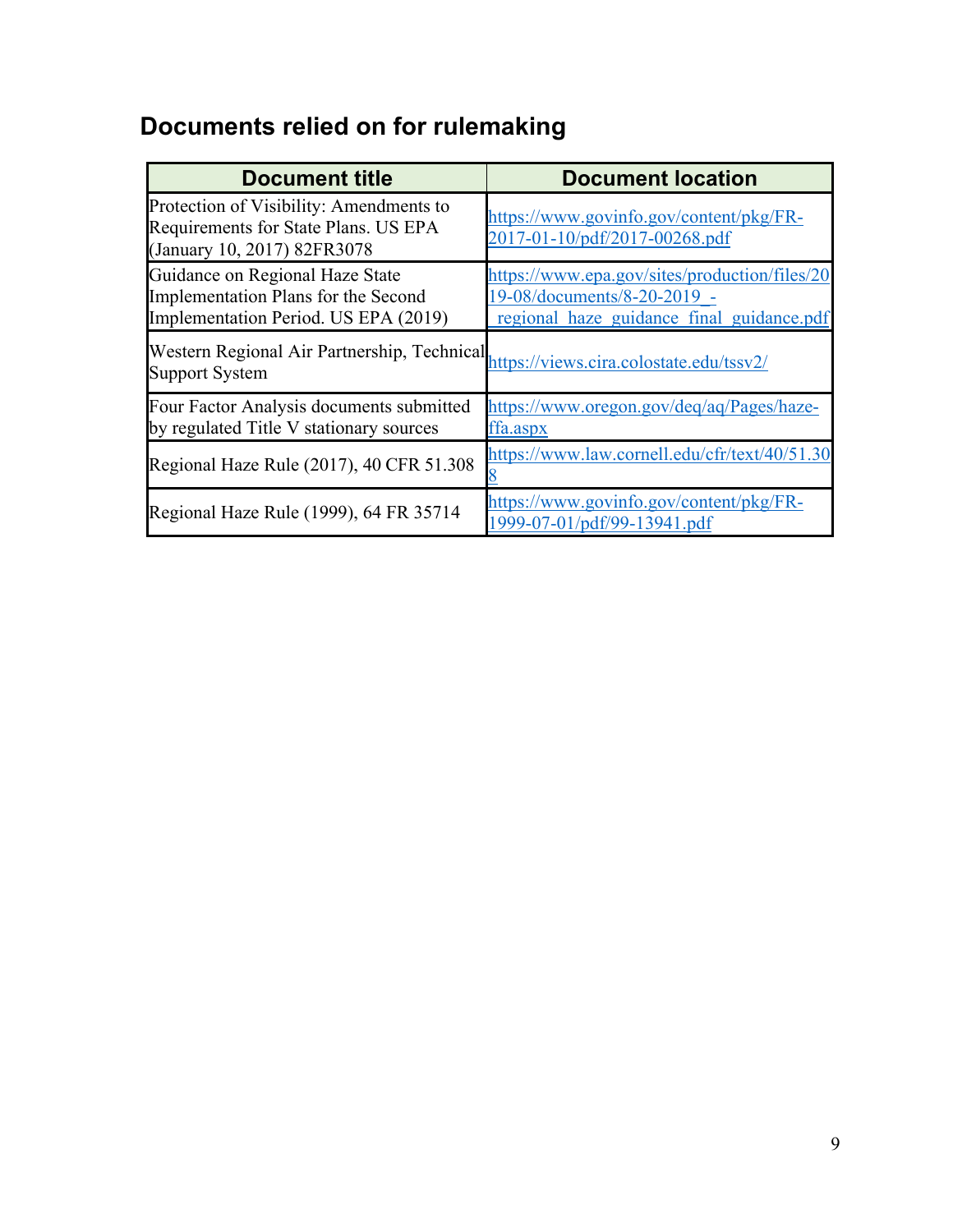# <span id="page-11-0"></span>**Fee Analysis**

This rulemaking does not increase or create new fees. Although not a result of this rulemaking, DEQ acknowledges that stationary sources to which DEQ has issued orders to install pollution controls or otherwise reduce emissions of Round 2 regional haze pollutants, under existing authority as approved by the EQC in OAR Chapter 340, Division 223, may incur DEQ fees associated with construction notices, construction permits, and permit revisions.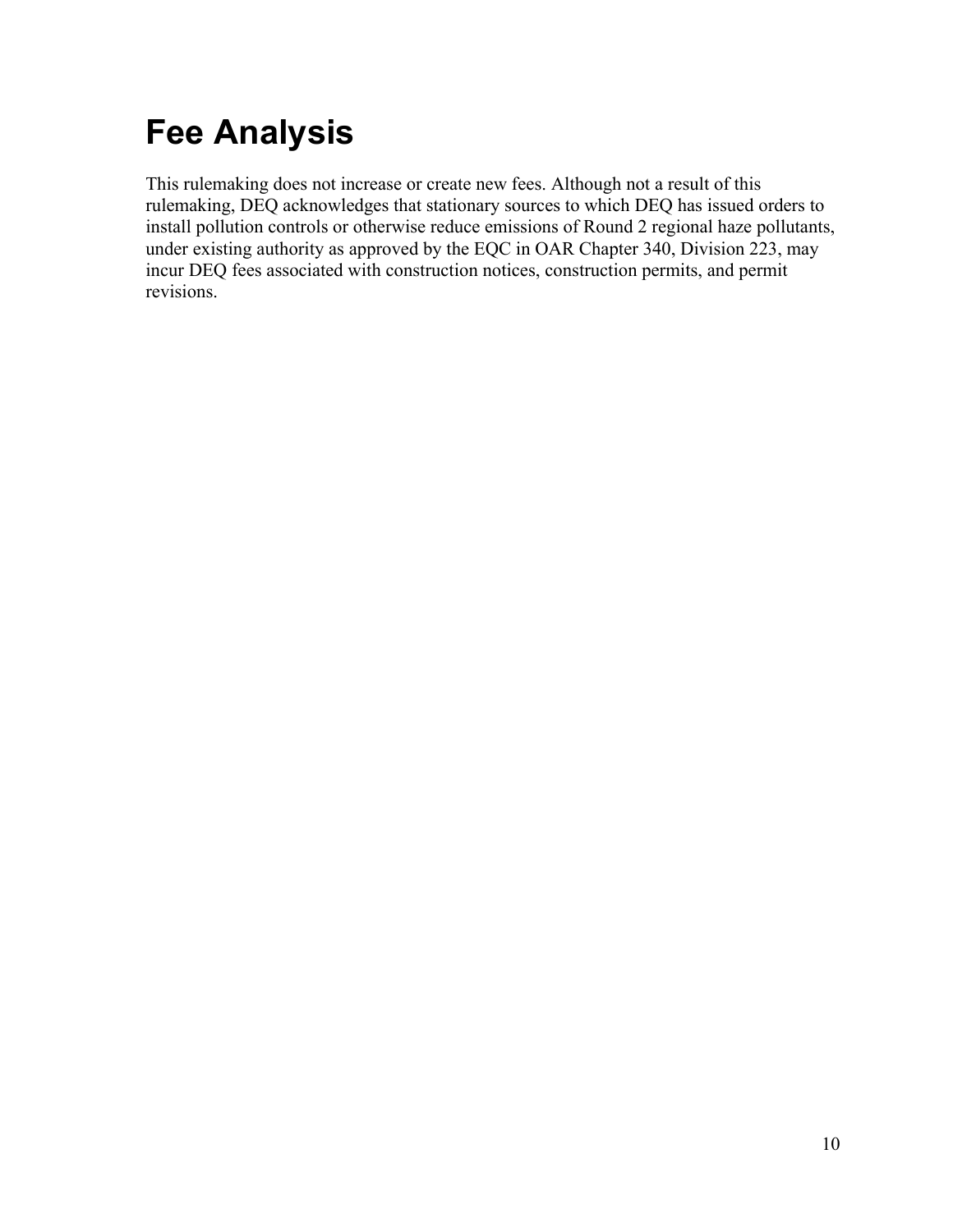# <span id="page-12-0"></span>**Statement of fiscal and economic impact**

## **Fiscal and Economic Impact**

The proposed rule would document DEQ's submittal of the Round 2 Regional Haze Plan to EPA, upon EQC direction. The proposed rule has no fiscal nor economic impacts; it simply approves submission of the rules that the EQC has already and separately approved, and the orders and other plan elements that DEQ has already issued, to be submitted to EPA for approval as part of the SIP. The only potential fiscal impact from this rulemaking would be in a scenario where there is federal enforcement for a violation of the State Implementation Plan; EPA has authority to issue federal penalties.

## **Statement of Cost of Compliance**

### **State agencies**

No state agencies are regulated facilities under the proposed rule, so this rulemaking does not impose any mandatory requirements for state agencies and, accordingly, does not impose any direct compliance costs.

DEQ and possibly LRAPA staff will implement the 2018 – 2028 Regional Haze Plan but will do so with existing resources. DEQ does not expect any other state agency to be fiscally affected by the proposed rule.

### **Local governments**

No local governments are regulated under the proposed rule, so this rulemaking does not impose any mandatory requirements for local governments and, accordingly, does not impose any direct compliance costs. DEQ does not expect local governments to be fiscally affected by the proposed rule.

### **Public**

The rulemaking does not impose any mandatory requirements for the public at large and, accordingly, does not impose any direct compliance costs on the public.

Although not a direct result of this rulemaking, DEQ expects implementation of the Regional Haze Plan to have indirect, broad and positive fiscal effects on the public, particularly people living or working near regulated facilities or near activities affected by area source reductions documented in the Regional Haze Plan long term strategy. DEQ expects those indirect, positive fiscal effects would be through community health improvement and reduced health care costs. The Regional Haze Plan long term strategies will reduce the general public's exposure to Round 2 regional haze pollutants: NOx, PM, and SO2.

Short-term health effects of NOx exposure include respiratory irritation, which can exacerbate existing respiratory diseases, like asthma. NOx also leads to secondary formation of PM and ozone, each of which can lead to short-term respiratory impairment and long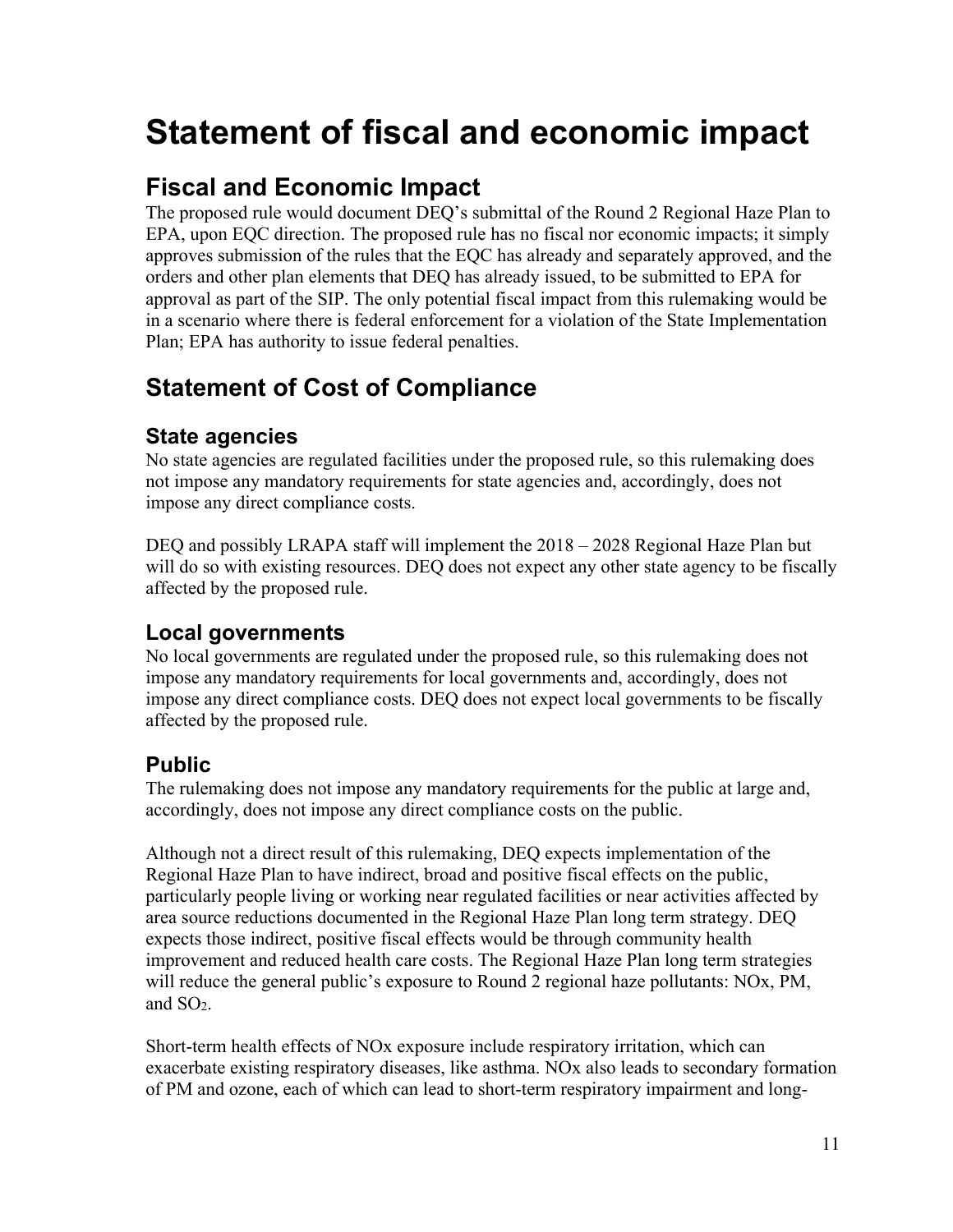term health effects, such as greater susceptibility to respiratory disease.<sup>[3](#page-13-0)</sup> Adverse health effects of PM exposure include both respiratory and cardiovascular impairment and damage, up to premature death for vulnerable populations.<sup>[4](#page-13-1)</sup> Exposure to  $SO_2$  causes short-term respiratory impairment and may lead to long-term respiratory damage and, as with NOx and PM exposure, most adversely affects older people, children, and those with respiratory diseases.<sup>[5](#page-13-2)</sup>

### **Large businesses - businesses with more than 50 employees**

DEQ does not expect a fiscal impact for large business from the proposed rule that would simply document DEQ's submission of the Regional Haze Plan, upon EQC direction. However, DEQ acknowledges that it expects that large businesses to whom DEQ issued orders under the previously approved Division 223 rules will incur fiscal impacts from implementation of the Regional Haze Plan. DEQ broadly notified entities potentially affected by Division 223 fiscal impacts and considered public input on fiscal effects through the Division 223 rulemaking public procedures. The Division 223 Fiscal Impact Statement, Fiscal Advisory Committee materials, EQC staff report and final Division 223 rules that EQC adopted are posted on the Regional Haze Division 223 rulemaking webpage.<sup>[6](#page-13-3)</sup>

### **Small businesses – businesses with 50 or fewer employees**

No small businesses would be regulated under the Regional Haze Plan, so this rulemaking does not impose any mandatory requirements for small businesses and, accordingly, does not impose any direct compliance costs.

Although not a fiscal impact from this rulemaking, some small businesses may be indirectly, positively affected by Regional Haze Plan implementation. The types of small businesses that may be impacted by Regional Haze Plan implementation include those in the tourism, leisure and hospitality industry in areas of the state welcoming visitors to wilderness areas, the Columbia River Gorge National Scenic Area, and Crater Lake National Park. According to the US Forest Service National Visitation Monitoring system, in 2016, more than 200,000 people visited the Mt. Hood Wilderness area and more than 3 million visited the Columbia Gorge National Scenic Area.<sup>[7](#page-13-4)</sup> In 2019, approximately 27,000 people visited wilderness areas in the Wallowa Whitman National Forest, $<sup>8</sup>$  $<sup>8</sup>$  $<sup>8</sup>$  the largest of which are Eagle Cap and Hells</sup> Canyon (in 2016 and 2019, respectively) and more than 700,000 visited Crater Lake National Park.<sup>[9](#page-13-6)</sup>

<span id="page-13-0"></span><sup>3</sup> Environmental Protection Agency. Basic information about NO2. [https://www.epa.gov/no2-pollution/basic](https://www.epa.gov/no2-pollution/basic-information-about-no2#Effects)[information-about-no2#Effects,](https://www.epa.gov/no2-pollution/basic-information-about-no2#Effects) accessed 05/06/21.

<span id="page-13-1"></span><sup>&</sup>lt;sup>4</sup> Ibid. Health and Environmental Effects of Particulate Matter. [https://www.epa.gov/pm-pollution/health-and](https://www.epa.gov/pm-pollution/health-and-environmental-effects-particulate-matter-pm)[environmental-effects-particulate-matter-pm,](https://www.epa.gov/pm-pollution/health-and-environmental-effects-particulate-matter-pm) accessed on 05/06/21.

<span id="page-13-2"></span><sup>5</sup> American Lung Association. Sulfur Dioxide. [https://www.lung.org/clean-air/outdoors/what-makes-air](https://www.lung.org/clean-air/outdoors/what-makes-air-unhealthy/sulfur-dioxide)[unhealthy/sulfur-dioxide,](https://www.lung.org/clean-air/outdoors/what-makes-air-unhealthy/sulfur-dioxide) accessed on 05/06.21.

<span id="page-13-3"></span><sup>6</sup> <https://www.oregon.gov/deq/Regulations/rulemaking/Pages/rhsip2028.aspx>

<span id="page-13-4"></span><sup>7</sup> US Forest Service, National Visitor Use Monitoring

<https://apps.fs.usda.gov/nvum/results/A06022.aspx/FY2016>

<span id="page-13-6"></span><span id="page-13-5"></span><sup>8</sup> *Ibid.*

<sup>9</sup> [https://www.nationalparked.com/crater-lake/visitation-statistics,](https://www.nationalparked.com/crater-lake/visitation-statistics) accessed on 05/06/21.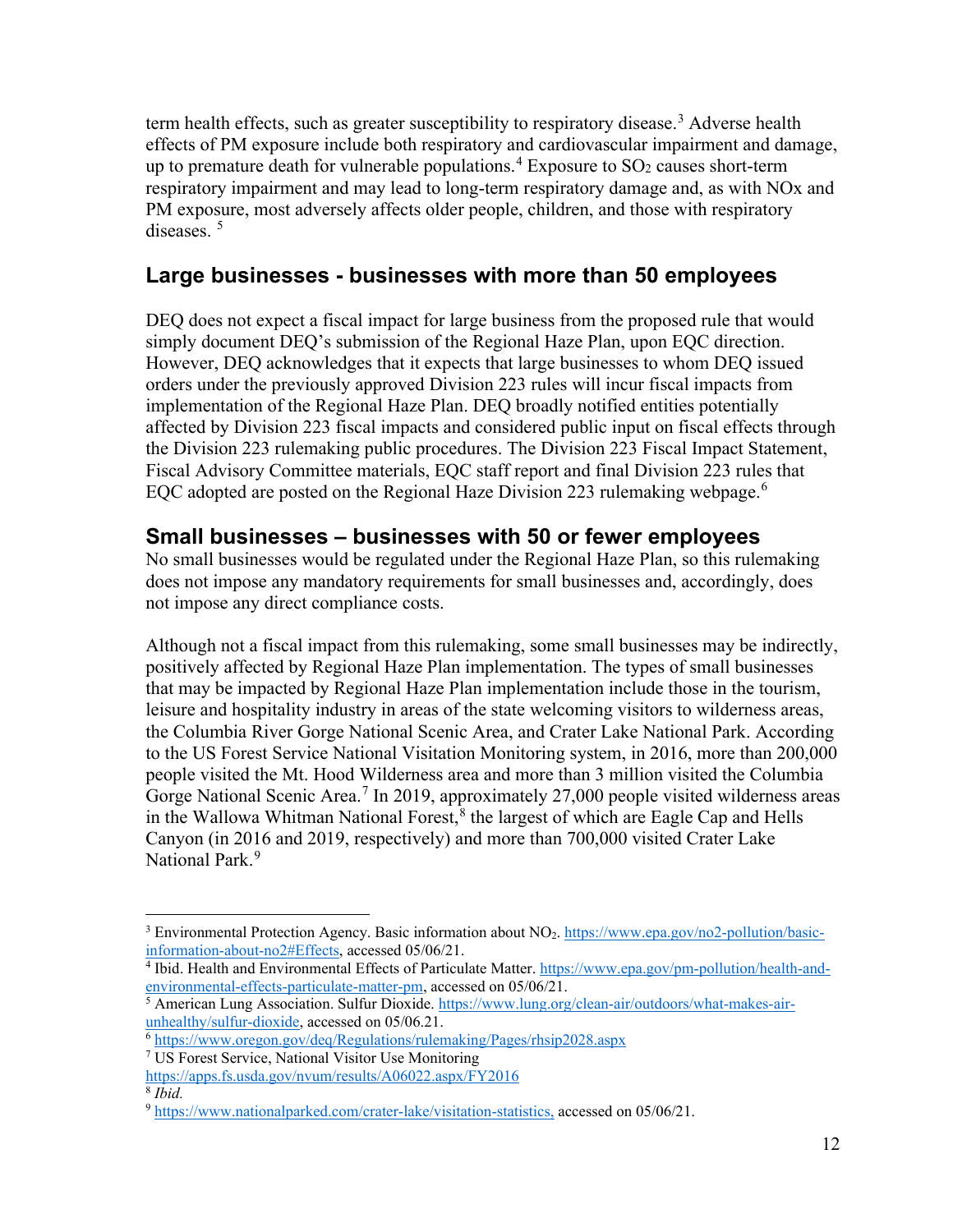In Oregon, the tourism industry is mainly composed of small businesses, according to a recent report from the Oregon Employment Department, "Of Oregon's 204,612 leisure and hospitality jobs in March 2020, 125,778 were in establishments with [10](#page-14-0) to 49 workers."<sup>10</sup>

According to the Oregon Employment Department, in 2019, approximately \$5 billion in wages were paid within the Leisure and Hospitality industry sector, employing more than 200,000 people in more than 14,000 businesses. Counties containing Class 1 wilderness areas and national parks, are among those deriving a relatively high percentage of employment income from travel and tourism, compared to all industry totals.<sup>[11](#page-14-1)</sup> Note in Figure 1 relatively high leisure and hospitality quotients in Hood, Deschutes, Klamath and Wallowa Counties.<sup>[12](#page-14-2)</sup>



**Figure 1:** Leisure and hospitality quotients in Oregon counties. Source: Oregon Employment Department

#### **a. Estimated number of small businesses and types of businesses and industries with small businesses subject to proposed rule.**

None of the businesses regulated through implementation of the Regional Haze Plan are small businesses. DEQ confirmed this through a review of the US business database, Reference USA.gov.

<span id="page-14-0"></span><sup>10</sup> Oregon Employment Dept. (March 2021), [https://www.qualityinfo.org/-/oregon-s-leisure-and-hospitality](https://www.qualityinfo.org/-/oregon-s-leisure-and-hospitality-industry)[industry](https://www.qualityinfo.org/-/oregon-s-leisure-and-hospitality-industry)

<span id="page-14-1"></span> $\overline{^{11}$  *Ibid.* 

<span id="page-14-2"></span><sup>12</sup> *Ibid.*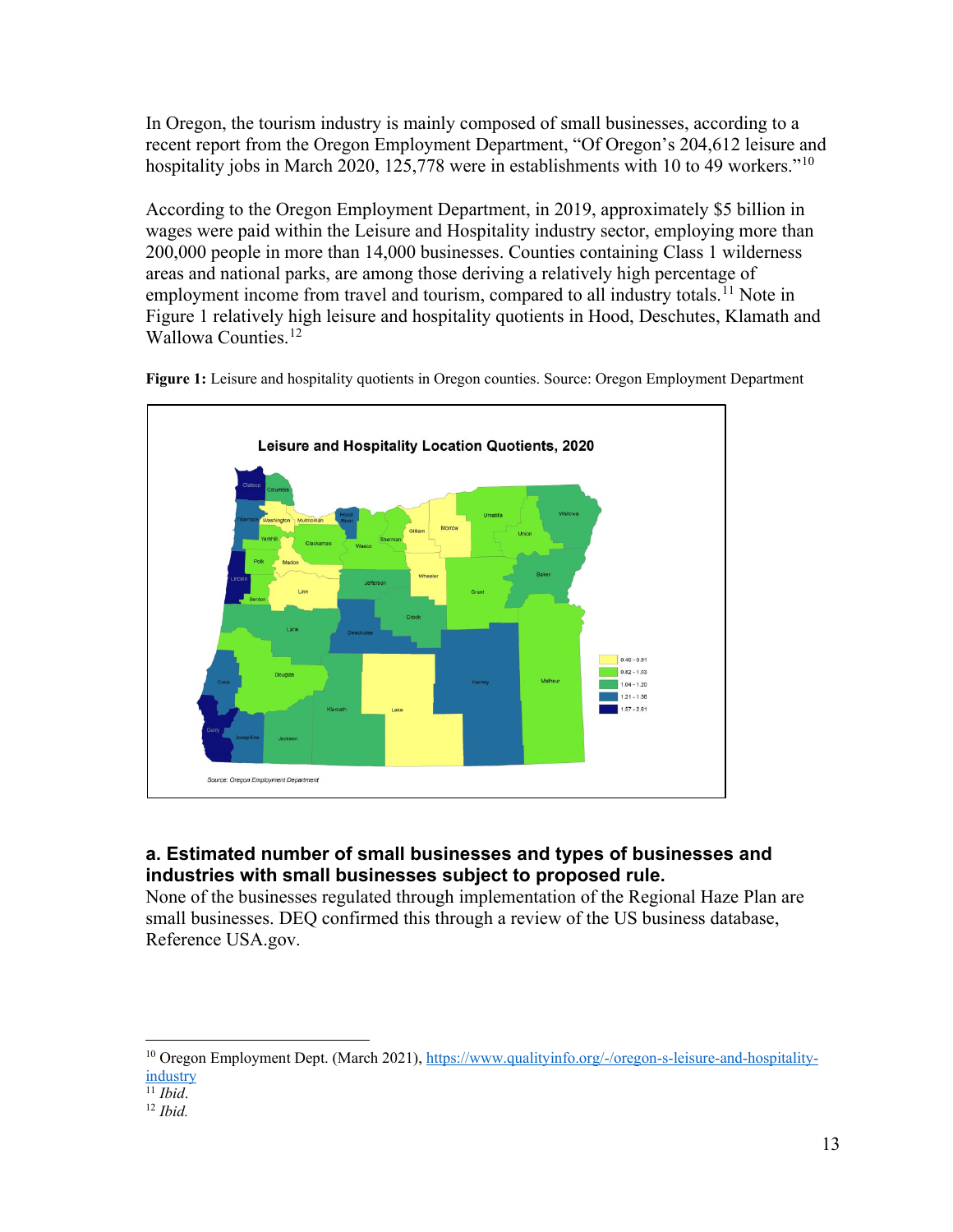#### **b. Projected reporting, recordkeeping and other administrative activities, including costs of professional services, required for small businesses to comply with the proposed rule.**

None

#### **c. Projected equipment, supplies, labor and increased administration required for small businesses to comply with the proposed rule.** None

#### **d. Describe how DEQ involved small businesses in developing this proposed rule.**

DEQ did not involve small businesses in developing the proposed rule because no small businesses are regulated by the proposed rule or through Regional Haze Plan implementation.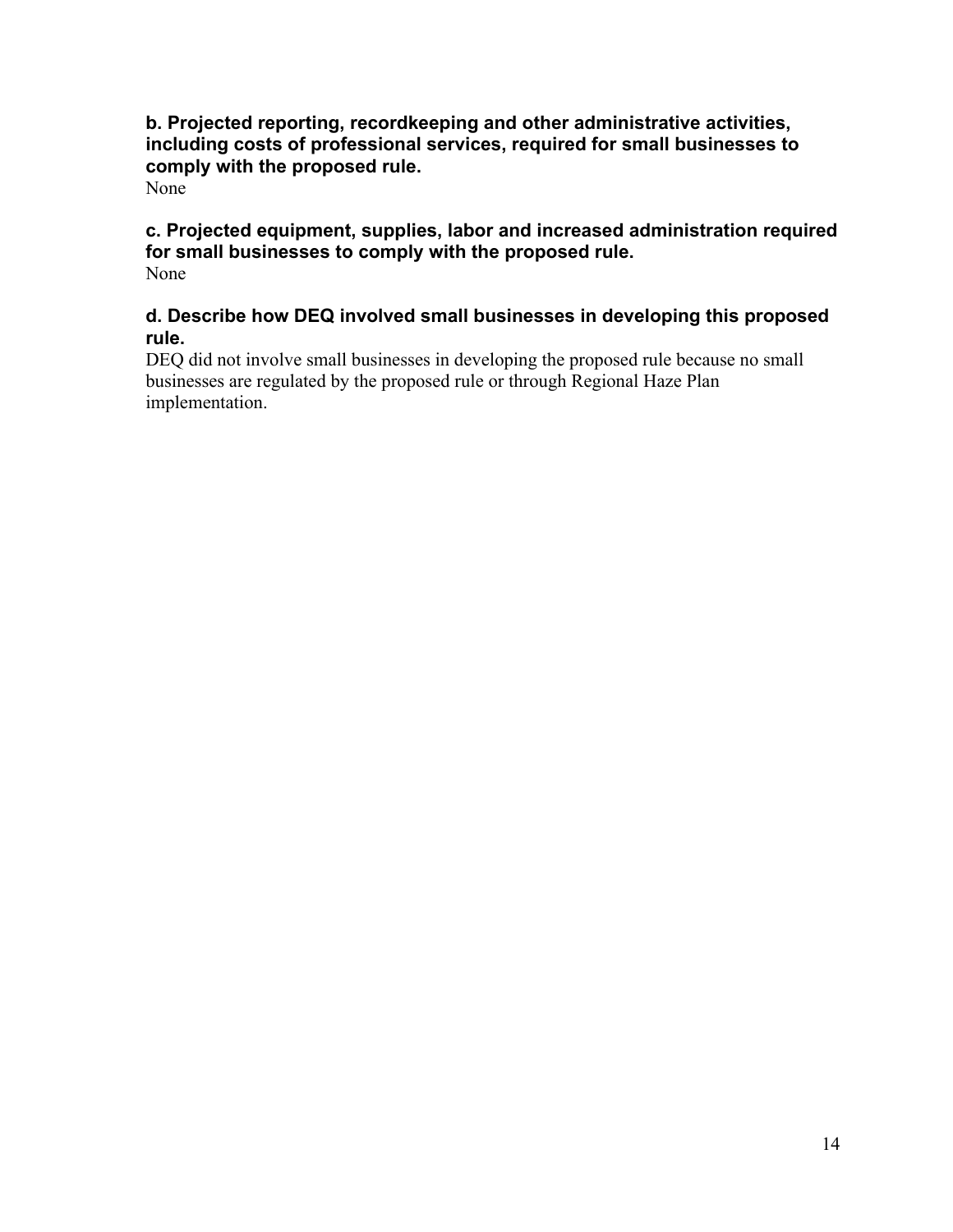## **Documents relied on for fiscal and economic impact**

| <b>Document title</b>                                                                          | <b>Document location</b>                                                                     |
|------------------------------------------------------------------------------------------------|----------------------------------------------------------------------------------------------|
| <b>US Business Database</b>                                                                    | ReferenceUSA.com                                                                             |
| Oregon Employment Department.<br>Oregon Leisure and Hospitality<br>Industry (Tauer, G., 2021)  | https://www.qualityinfo.org/-/oregon-s-leisure-<br>and-hospitality-industry                  |
| US Forest Service. National Visitor<br>Use Monitoring System                                   | https://apps.fs.usda.gov/nvum/results/A06022.as<br>px/FY2016                                 |
| Environmental Protection Agency.<br>Basic information about NO2.                               | https://www.epa.gov/no2-pollution/basic-<br>information-about-no2#Effects.                   |
| Environmental Protection Agency.<br>Health and Environmental Effects of<br>Particulate Matter. | https://www.epa.gov/pm-pollution/health-and-<br>environmental-effects-particulate-matter-pm. |
| American Lung Association. Sulfur<br>Dioxide.                                                  | https://www.lung.org/clean-air/outdoors/what-<br>makes-air-unhealthy/sulfur-dioxide.         |

## **Advisory committee fiscal review**

DEQ did not convene a fiscal advisory committee for the proposed rule that would document submittal of the Regional Haze Plan to EPA for approval as part of the SIP, upon EQC direction. DEQ did appoint a fiscal advisory committee to review fiscal impacts of the Division 223 rulemaking that provided the authority for DEQ to issue the facility orders included in the Regional Haze Plan. DEQ summarized that committee's findings in the public notice documents and the DEQ staff report posted on the Regional Haze 2021 Division 223 rulemaking webpage.<sup>[13](#page-16-1)</sup>

# <span id="page-16-0"></span>**Housing cost**

As ORS 183.534 requires, DEQ evaluated whether the proposed rules would have an effect on the development cost of a 6,000-square-foot parcel and construction of a 1,200-square-foot detached, single-family dwelling on that parcel. A memorandum<sup>[14](#page-16-2)</sup> pertaining to a study conducted by the University of Oregon to support Oregon Department of Land Conservation and Development rulemaking describes the major factors influencing the cost of residential housing construction. Cost components include land, material and labor and regulatory costs such as permits, compliance with zoning requirements and system development charges.

DEQ does not expect that the proposed rule would have the potential to affect housing development costs or would have any effect on the major cost components of residential construction such as cost of land, labor, or permitting or zoning regulations.

<span id="page-16-1"></span><sup>13</sup> <https://www.oregon.gov/deq/Regulations/rulemaking/Pages/rhsip2021.aspx>

<span id="page-16-2"></span><sup>14</sup> University of Oregon, 2016. Cost Components of Housing. [https://www.oregon.gov/lcd/UP/Documents/UO-](https://www.oregon.gov/lcd/UP/Documents/UO-Cost_Components.pdf)Cost Components.pdf accessed on 05/07/21.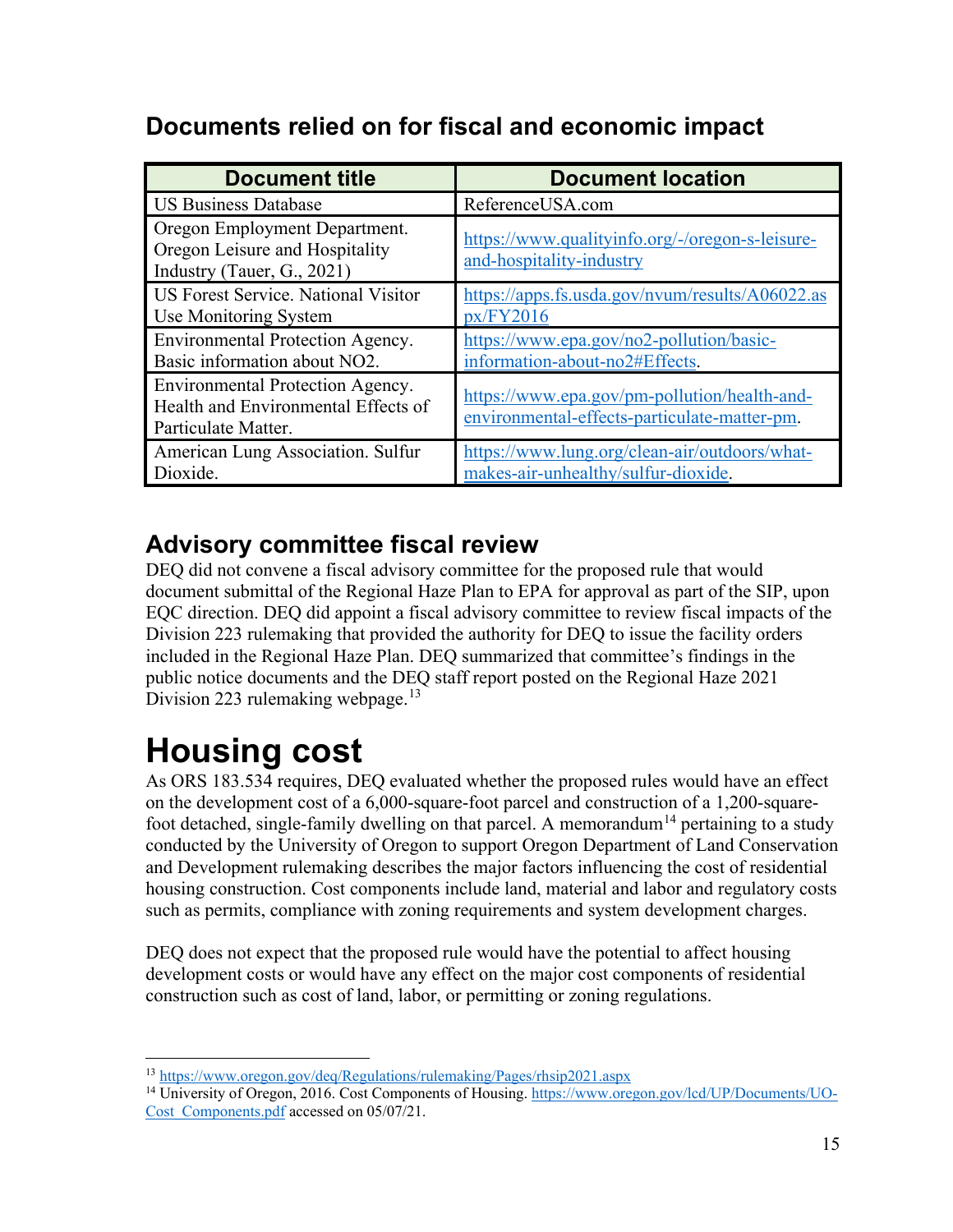# <span id="page-17-0"></span>**Federal relationship**

The proposed rule would allow DEQ, upon EQC direction, to fulfill a federal requirement to submit to EPA a Regional Haze Plan for the 2018 – 2028 implementation period. The proposed rule is exclusively applicable to Oregon's implementation of the federal Regional Haze Rule and implement Oregon statutes that authorize DEQ to regulate air pollutant emission sources.

## **What alternatives did DEQ consider if any?**

DEQ did not consider alternatives to the proposed rule since submitting a Regional Haze Plan is a federal requirement.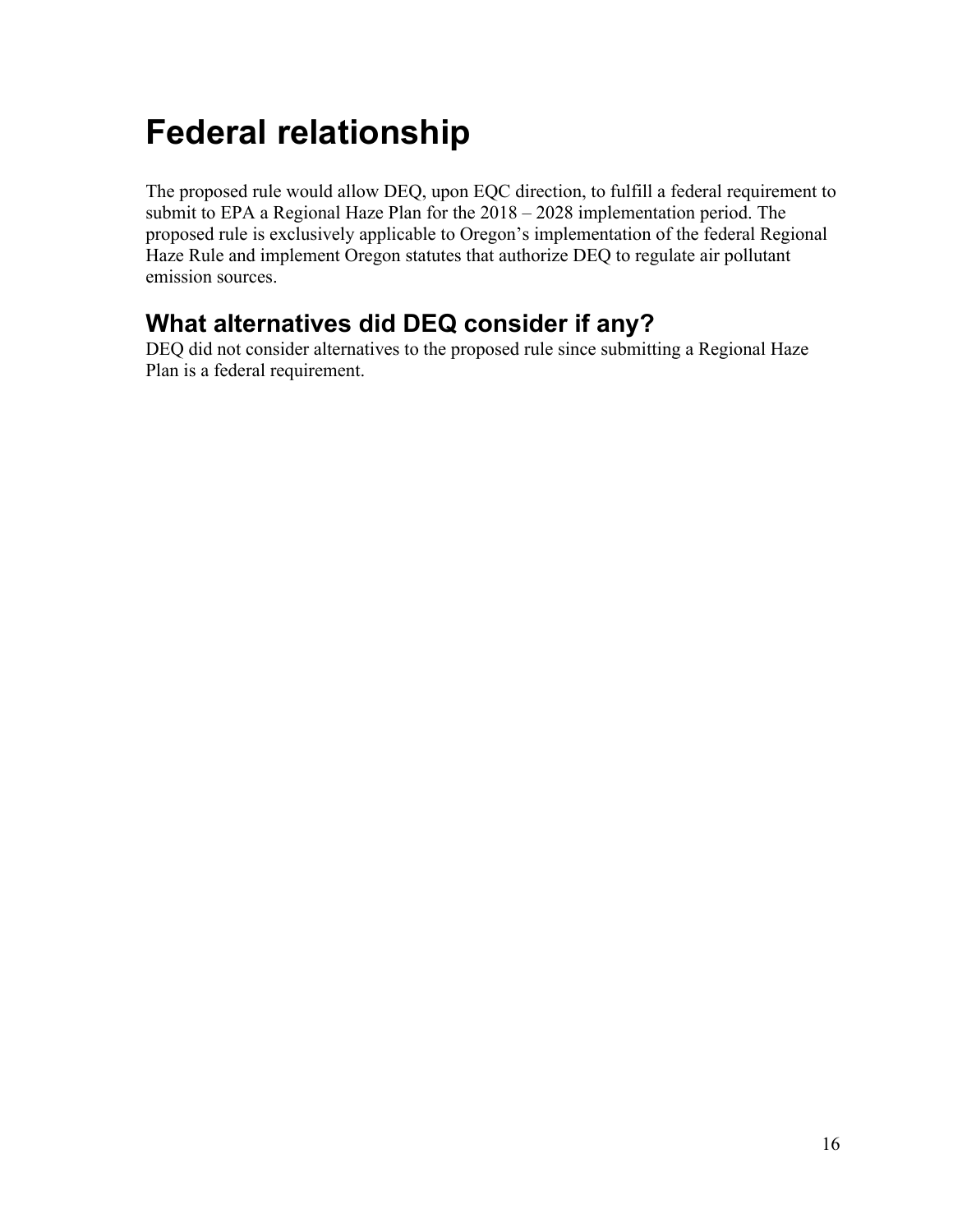# <span id="page-18-0"></span>**Land use**

## **Land-use considerations**

In adopting new or amended rules, ORS 197.180 and OAR 340-018-0070 require DEQ to determine whether the proposed rules significantly affect land use. If so, DEQ must explain how the proposed rules comply with state wide land-use planning goals and local acknowledged comprehensive plans.

Under OAR 660-030-0005 and OAR 340 Division 18, rules affect land use if:

- The statewide land use planning goals specifically refer to the rule or program, or
- The rule or program is reasonably expected to have significant effects on:
- Resources, objects, or areas identified in the statewide planning goals, or
- Present or future land uses identified in acknowledge comprehensive plans

DEQ determined whether the proposed rule involves programs or actions that affect land use by reviewing its Statewide Agency Coordination plan. The plan describes the programs that DEQ determined significantly affect land use. DEQ considers that its programs specifically relate to the following statewide goals:

| Goal | Title                                                         |
|------|---------------------------------------------------------------|
| -5   | Natural Resources, Scenic and Historic Areas, and Open Spaces |
| 6    | Air, Water and Land Resources Quality                         |
| -11  | <b>Public Facilities and Services</b>                         |
| -16  | <b>Estuarine Resources</b>                                    |
| -19  | Ocean Resources                                               |

Statewide goals also specifically reference the following DEQ programs:

- Nonpoint source discharge water quality program Goal 16
- Water quality and sewage disposal systems Goal 16
- Water quality permits and oil spill regulations Goal 19

## **Determination**

DEQ determined that the proposed rule does not significantly affect land use under OAR 340-018-0030 or DEQ's State Agency Coordination Program.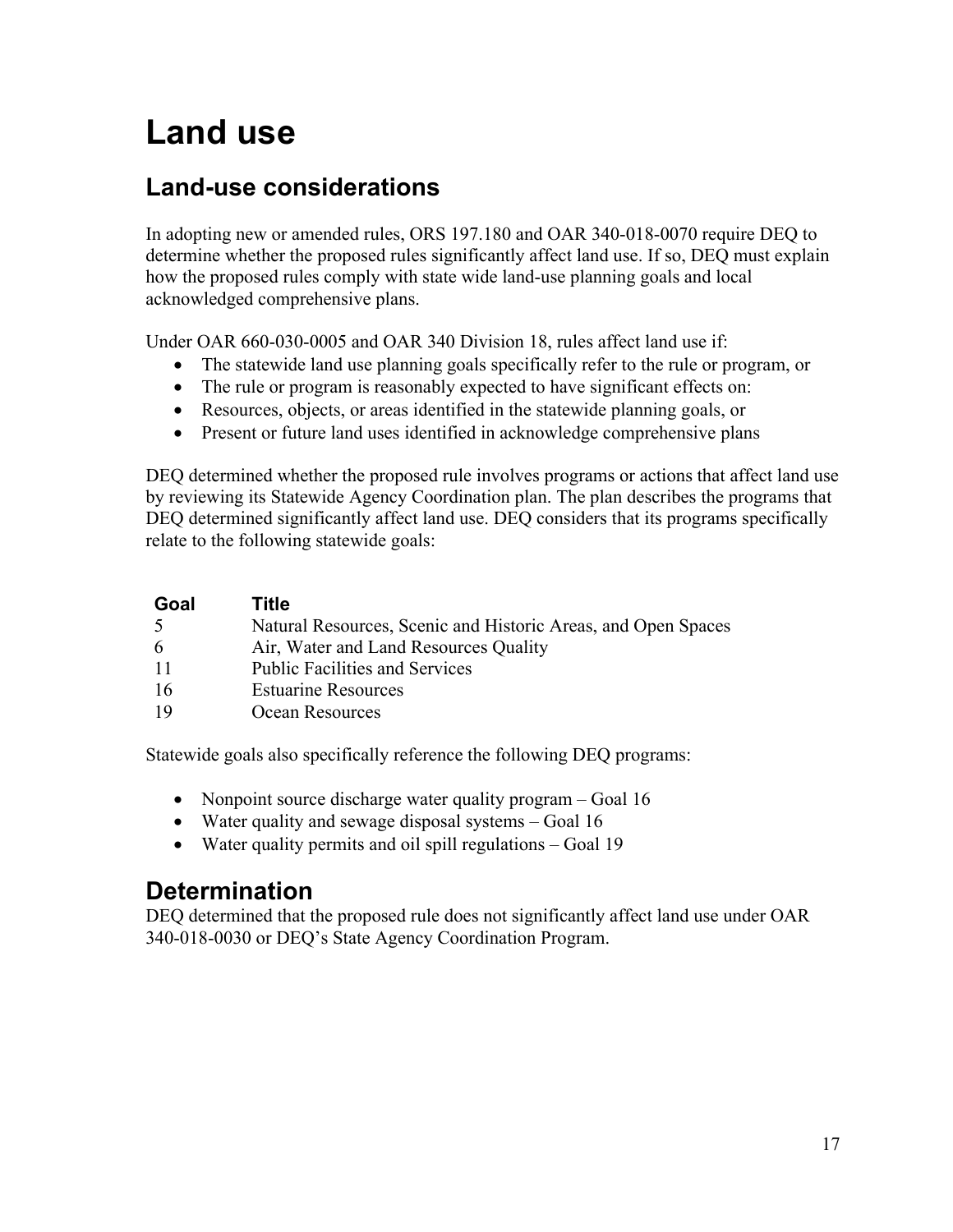# <span id="page-19-0"></span>**EQC Prior Involvement**

DEQ has presented progress on Round 2 of Regional Haze program implementation through informational items on the November 2019 and January 2021 EQC agendas. The EQC adopted rule revisions to Chapter 340 Division 223 in July 2021 and those rules provided DEQ the authority to issue orders now contained in the Regional Haze Plan.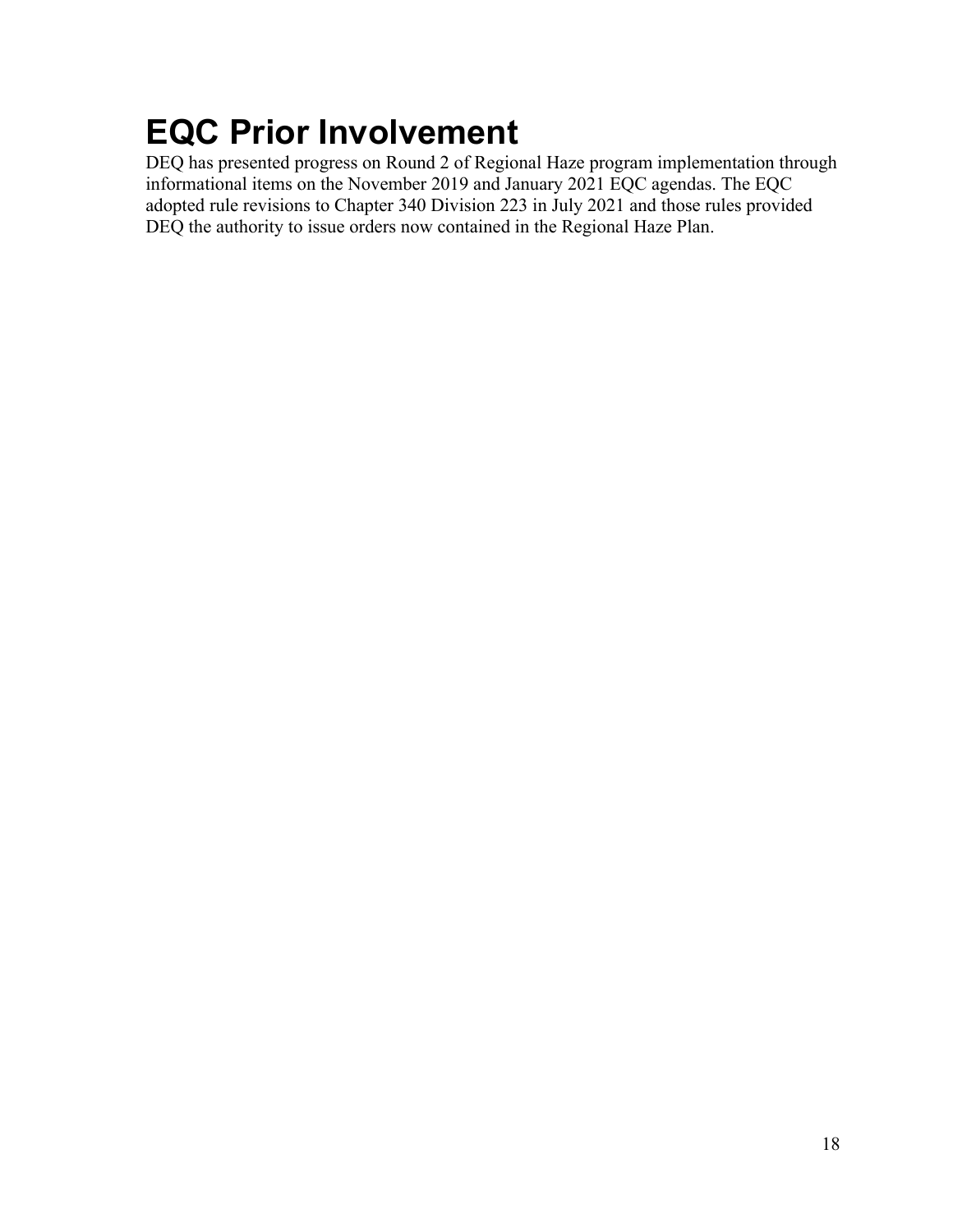# <span id="page-20-0"></span>**Advisory Committee**

DEQ did not convene and advisory committee since submitting the Regional Haze Plan to EPA would not have presented any policy alternatives.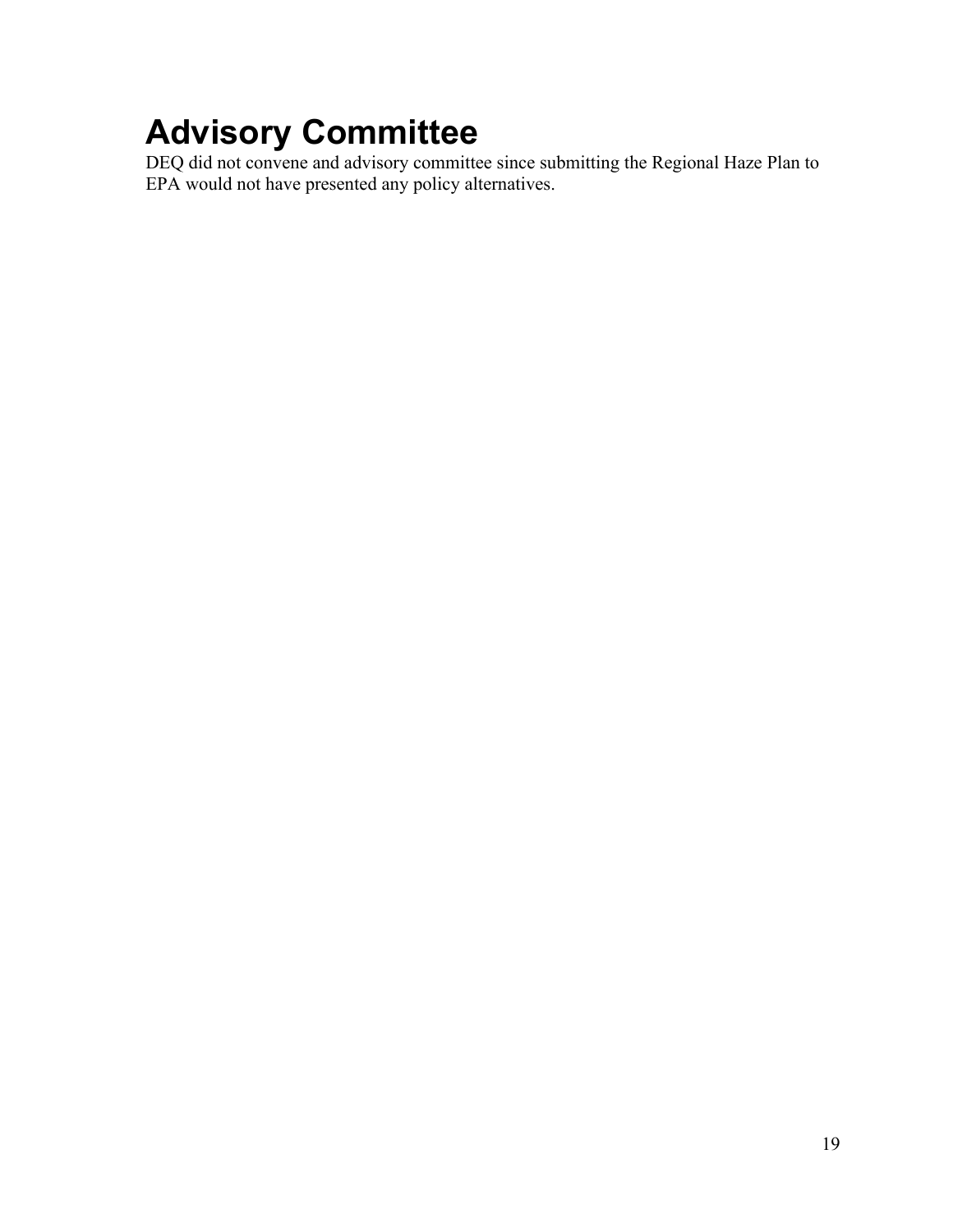# <span id="page-21-0"></span>**Public Engagement**

## **Public notice**

DEQ provided notice of the proposed rulemaking and rulemaking hearing by:

- On Aug. 27, 2021, filing notice with the Oregon Secretary of State for publication in the September 2021 Oregon Bulletin;
- Notifying the EPA via GovDelivery;
- Posting the Notice, Invitation to Comment and Draft Rules on the web page for this rulemaking, located at: [Regional Haze 2021;](https://www.oregon.gov/deq/Regulations/rulemaking/Pages/rhsip2021.aspx)
- Emailing approximately 22,557 interested parties on the following DEQ lists through GovDelivery:
	- o Rulemaking
	- o DEQ Public Notices
	- o Air Quality Permits
	- o Regional Haze
- Emailing the following key legislators required under [ORS 183.335:](http://www.leg.state.or.us/ors/183.html)
	- o Senate President Peter Courtney
	- o Senator Lee Beyer
	- o House Speaker Tina Kotek
	- o Representative Pam Marsh
- Emailing advisory committee members
- Posting on the DEQ event calendar: [DEQ Calendar](http://www.oregon.gov/deq/Get-Involved/Pages/Calendar.aspx)

## **How to comment on this rulemaking proposal**

DEQ is asking for public comment on the proposed rules. Anyone may submit comments and questions about this rulemaking. A person may submit comments by email, by regular mail or at the public hearing.

## **Comment deadline**

The deadline to submit comments is 4 p.m. PST, on Nov. 1, 2021. DEQ will only consider comments on the proposed rules that DEQ receives by that date and time.

## **Submit comments by email to:**

[RHSIP2021@deq.state.or.us](mailto:RHSIP2021@deq.state.or.us)

### **Note for public university students:**

ORS 192.345(29) allows Oregon public university and OHSU students to protect their university email addresses from disclosure under Oregon's public records law unless the public interest requires otherwise. If you are an Oregon public university or OHSU student, notify DEQ that you wish to keep your email address confidential.

## **By mail**

Oregon DEQ Attn: Karen F. Williams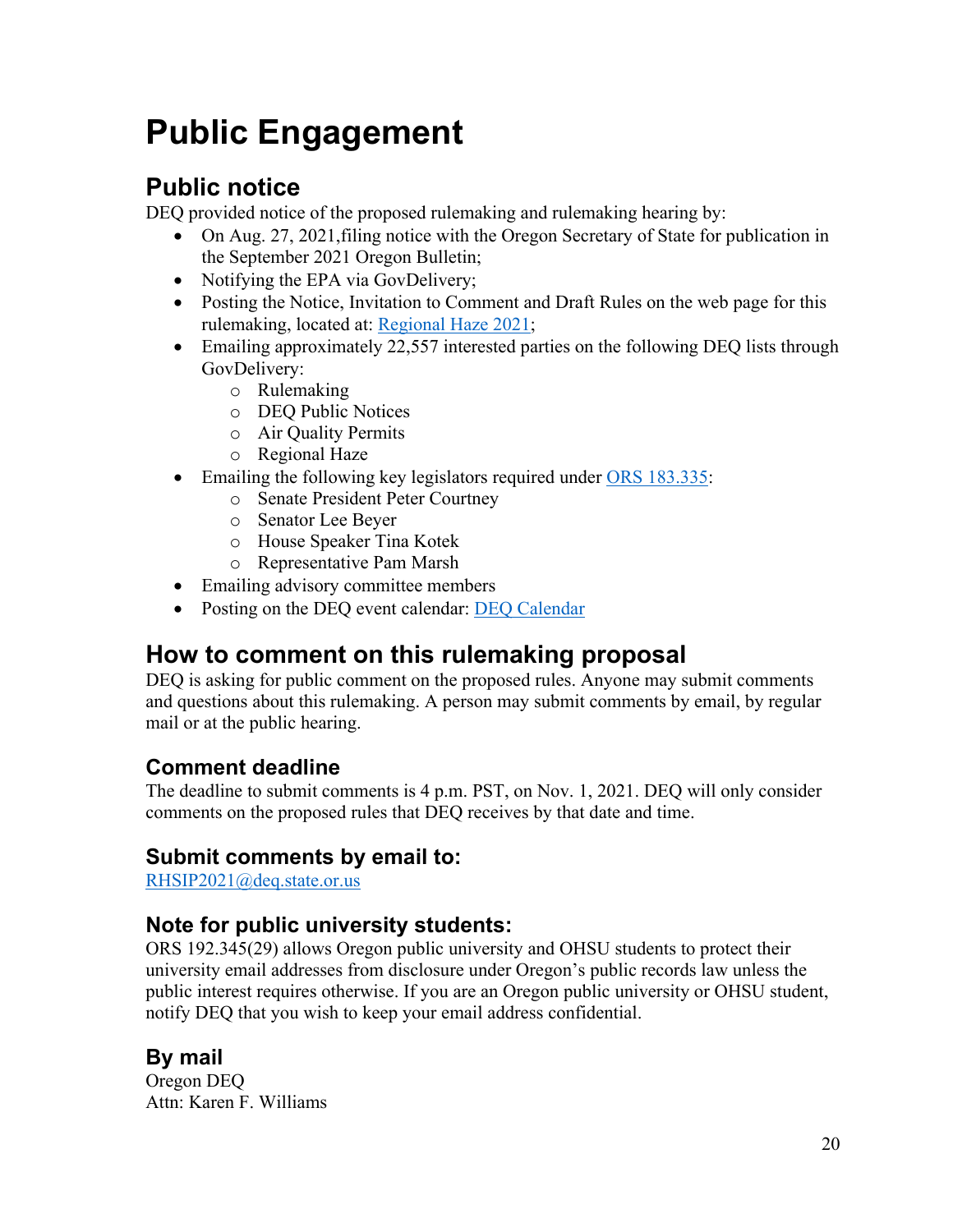700 NE Multnomah St., Room 600 Portland, OR 97232-4100

### **At hearing**

Date: Monday, Oct. 25, 2021 Start time: 5:30 p.m. Remote meeting held via Zoom

Webinar [link](https://us02web.zoom.us/j/81452101607?pwd=ZE9BRTdGejcxR082YVV4bFJ6dzFPZz09)

Join by phone: Call-in number: 1-253-215-8782 Meeting ID: 814 5210 1607 Meeting Passcode: 550299

Instructions on how to join webinar or teleconference: [Webinar/teleconference instructions](https://support.zoom.us/hc/en-us/articles/201362193-Joining-a-meeting)

## **Accessibility Information**

You may review copies of all documents referenced in this announcement electronically. To schedule a review of all websites and documents referenced in this announcement, call Karen F. Williams, DEQ (503-863-1664).

Please notify DEQ of any special physical or language accommodations or if you need information in large print, Braille or another format, or any other arrangements necessary to accommodate a disability. To make these arrangements, contact DEQ, Portland, at 503-229- 5696 or call toll-free in Oregon at 1-800-452-4011, ext. 5696; fax to 503-229-6762; or email to [deqinfo@deq.state.or.us.](mailto:deqinfo@deq.state.or.us) Hearing impaired persons may call 711.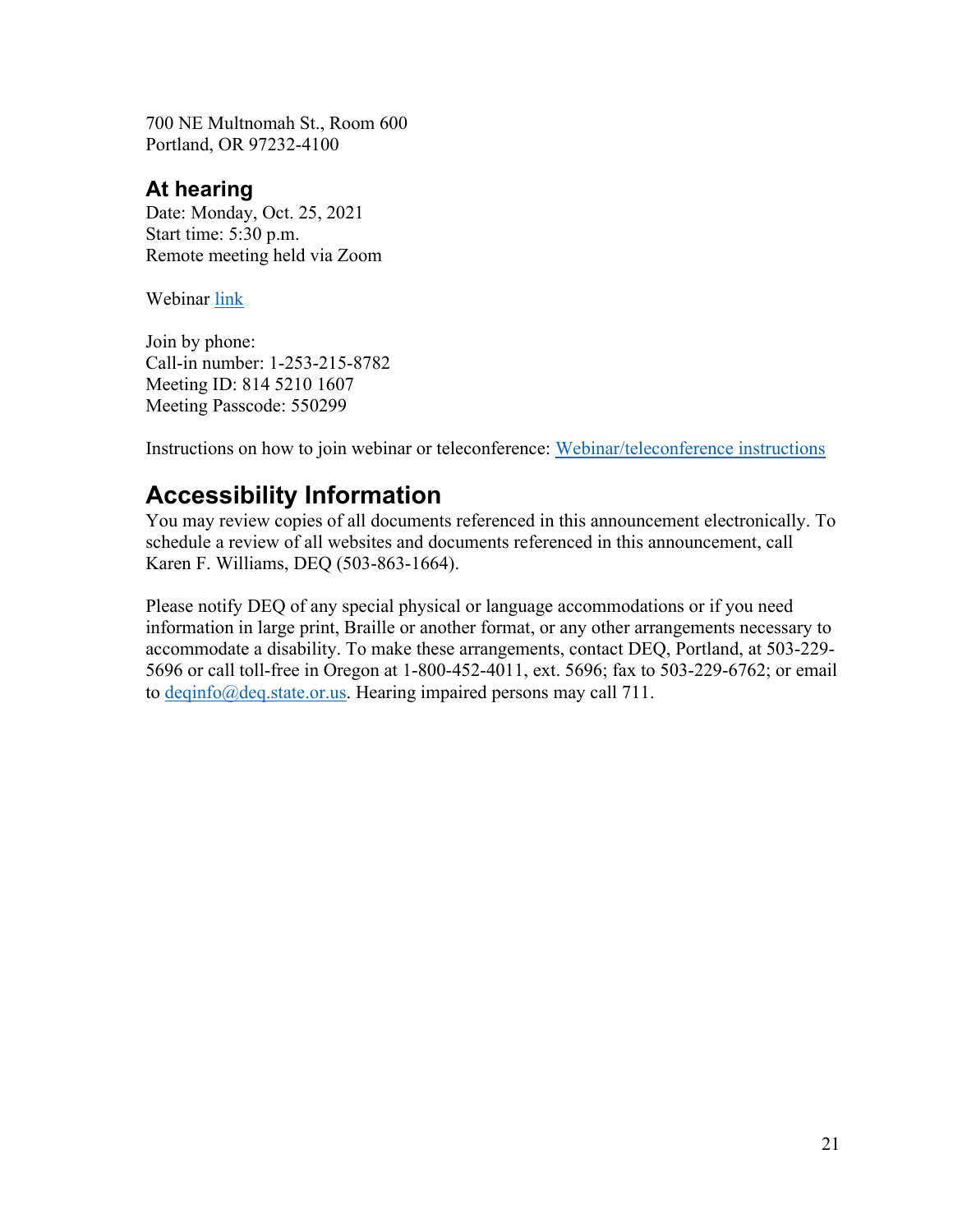# <span id="page-23-1"></span><span id="page-23-0"></span>**Supporting documents**

- Round 2 Regional Haze State Implementation Plan for the period  $2018 2028$ .
	- o Appendix D [OAR Chapter 340 Division 223 Rules](https://www.oregon.gov/deq/Regulations/rulemaking/RuleDocuments/RHSIP2021AppendixD.pdf)
	- $o$  Appendix  $E -$ [Orders and Permit Documents](https://www.oregon.gov/deq/Regulations/rulemaking/RuleDocuments/RHSIP2021AppendixE.pdf)
	- o Appendix F Four Factor Analysis [No cost effective controls](https://www.oregon.gov/deq/Regulations/rulemaking/RuleDocuments/RHSIP2021AppedixF.pdf)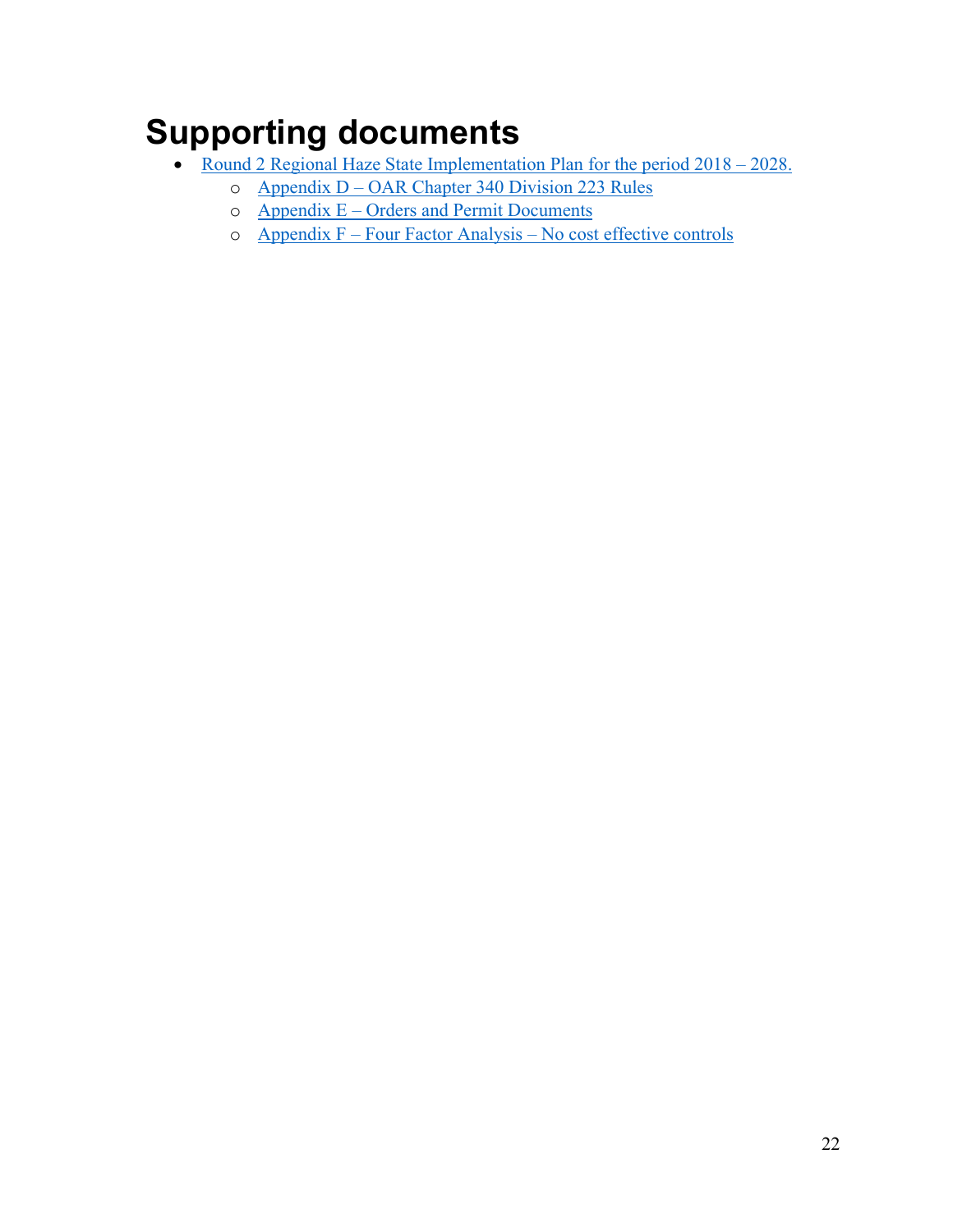<span id="page-24-1"></span><span id="page-24-0"></span>

**Key to Identifying Changed Text:** Deleted Text New/inserted text

#### **Division 200 GENERAL AIR POLLUTION PROCEDURES AND DEFINITIONS**

#### **340-200-0040 State of Oregon Clean Air Act Implementation Plan**

(1) This implementation plan, consisting of Volumes 2 and 3 of the State of Oregon Air Quality Control Program, contains control strategies, rules and standards prepared by DEQ and is adopted as the State Implementation Plan (SIP) of the State of Oregon under the FCAA, 42 U.S.C.A 7401 to 7671q.

(2) Except as provided in section (3), revisions to the SIP will be made under the EQC's rulemaking procedures in OAR 340 division 11 of this chapter and any other requirements contained in the SIP and will be submitted to the EPA for approval. The SIP was last modified by the EQC on January 21November 18 - 19, 2021.

(3) Notwithstanding any other requirement contained in the SIP, DEQ may:

(a) Submit to the EPA any permit condition implementing a rule that is part of the federallyapproved SIP as a source-specific SIP revision after DEQ has complied with the public hearings provisions of 40 C.F.R. 51.102; and

(b) Approve the standards submitted by LRAPA if LRAPA adopts verbatim, other than nonsubstantive differences, any standard that the EQC has adopted, and submit the standards to EPA for approval as a SIP revision.

(4) Revisions to the State of Oregon Clean Air Act Implementation Plan become federally enforceable upon approval by the EPA. If any provision of the federally approved State Implementation Plan conflicts with any provision adopted by the EQC, DEQ must enforce the more stringent provision.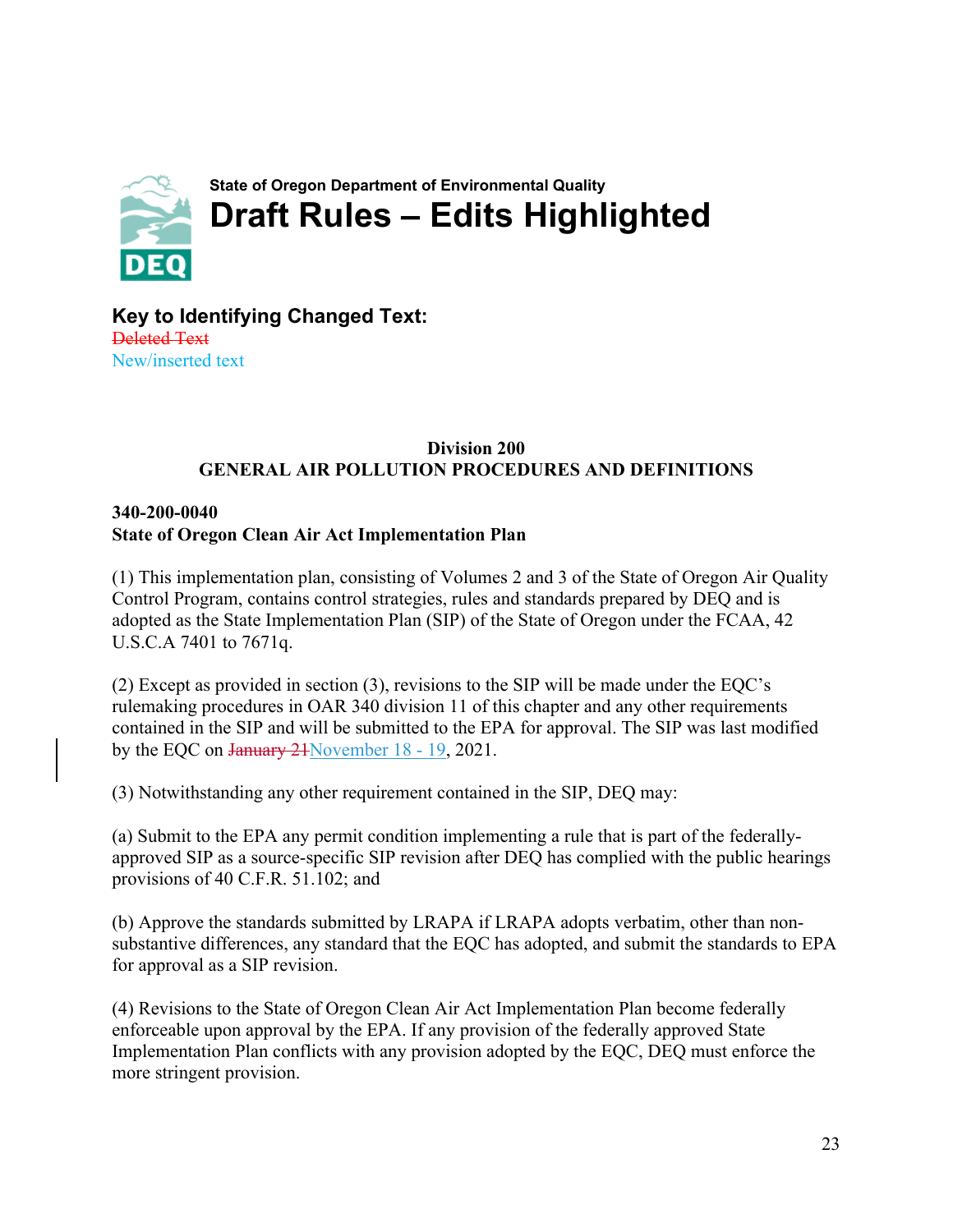**Statutory/Other Authority:** 468A & ORS 468.020 **Statutes/Other Implemented:** ORS 468A.035 & 468A.135 **History:**

DEQ 1 [-2021, amend filed 01/21/2021, effective 01/21/2021](https://secure.sos.state.or.us/oard/viewReceiptPDF.action?filingRsn=46689) DEQ 21 [-2020, amend filed 11/19/2020, effective 11/19/2020](https://secure.sos.state.or.us/oard/viewReceiptPDF.action?filingRsn=46177) DEQ 17 [-2020, amend filed 09/21/2020, effective 09/21/2020](https://secure.sos.state.or.us/oard/viewReceiptTRIM.action?ptId=7605231) DEQ 18 [-2019, amend filed 07/19/2019, effective 07/19/2019](https://secure.sos.state.or.us/oard/viewReceiptTRIM.action?ptId=6847093) DEQ 14 [-2019, amend filed 05/17/2019, effective 05/17/2019](https://secure.sos.state.or.us/oard/viewReceiptTRIM.action?ptId=6846858) DEQ 4 [-2019, amend filed 01/24/2019, effective 01/24/2019](https://secure.sos.state.or.us/oard/viewReceiptTRIM.action?ptId=6846538) DEQ 197 [-2018, amend filed 11/16/2018, effective 11/16/2018](https://secure.sos.state.or.us/oard/viewReceiptTRIM.action?ptId=6846110) DEQ 192 [-2018, amend filed 09/14/2018, effective 09/14/2018](https://secure.sos.state.or.us/oard/viewReceiptTRIM.action?ptId=6845845) DEQ 190 [-2018, amend filed 07/13/2018, effective 07/13/2018](https://secure.sos.state.or.us/oard/viewReceiptTRIM.action?ptId=6845587) DEQ 11 [-2018, amend filed 03/23/2018, effective 03/23/2018](https://secure.sos.state.or.us/oard/viewReceiptTRIM.action?ptId=6844385) DEQ 7 -2017, f. & cert. ef. 7 -13 -17 DEQ 2 -2017, f. & cert. ef. 1 -19 -17 DEQ 14-2015, f. & cert. ef. 12-10-15 DEQ 10-2015, f. & cert. ef. 10-16-15 DEQ 7-2015, f. & cert. ef. 4-16-15 DEQ 6 -2015, f. & cert. ef. 4 -16 -15 DEQ 7-2014, f. & cert. ef. 6-26-14 DEQ 6 -2014, f. & cert. ef. 3 -31 -14 DEQ 5 -2014, f. & cert. ef. 3 -31 -14 DEQ 4-2014, f. & cert. ef. 3-31-14 DEQ 1-2014, f. & cert. ef. 1-6-14 DEQ 12-2013, f. & cert. ef. 12-19-13 DEQ 11-2013, f. & cert. ef. 11-7-13 DEQ 4-2013, f. & cert. ef. 3-27-13 DEQ 10 -2012, f. & cert. ef. 12 -11 -12 DEQ 7 -2012, f. & cert.ef 12 -10 -12 DEQ 1 -2012, f. & cert. ef. 5 -17 -12 DEQ 18-2011, f. & cert. ef. 12-21-11 DEQ 5-2011, f. 4-29-11, cert. ef. 5-1-11 DEQ 2 -2011, f. 3 -10 -11, cert. ef. 3 -15 -11 DEQ 1-2011, f. & cert. ef. 2-24-11 DEQ 14-2010, f. & cert. ef. 12-10-10 DEQ 5 -2010, f. & cert. ef. 5 -21 -10 DEQ 2-2010, f. & cert. ef. 3-5-10 DEQ 8 -2009, f. & cert. ef. 12 -16 -09 DEQ 3 -2009, f. & cert. ef. 6 -30 -09 DEQ 15 -2008, f. & cert. ef 12 -31 -08 DEQ 14 -2008, f. & cert. ef. 11 -10 -08 DEQ 12-2008, f. & cert. ef. 9-17-08 DEQ 11-2008, f. & cert. ef. 8-29-08 DEQ 5-2008, f. & cert. ef. 3-20-08 DEQ 8 -2007, f. & cert. ef. 11 - 8 -07 DEQ 4 -2007, f. & cert. ef. 6 -28 -07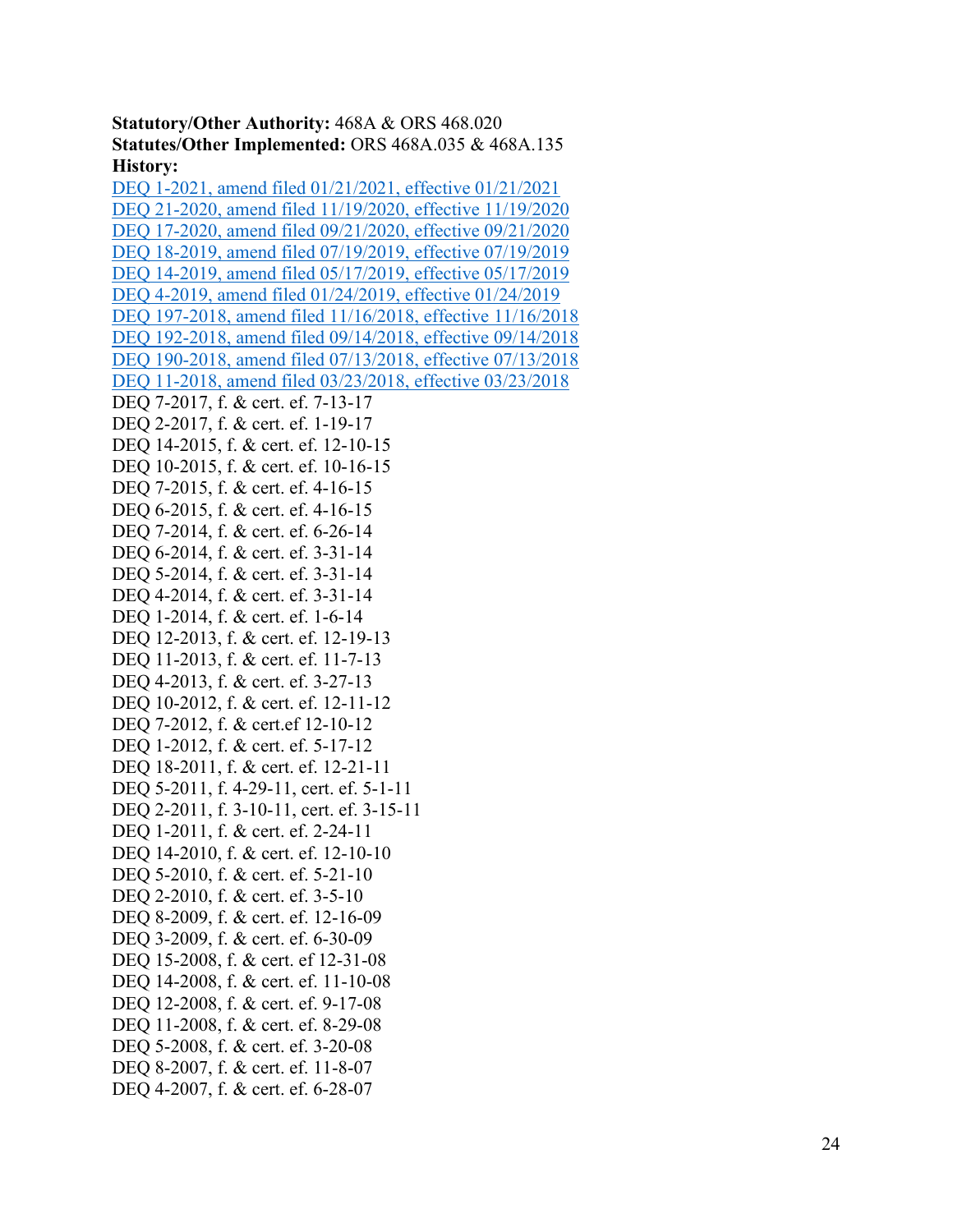```
DEQ 3-2007, f. & cert. ef. 4-12-07
DEQ 4-2006, f. 3-29-06, cert. ef. 3-31-06
DEQ 2-2006, f. & cert. ef. 3-14-06
DEQ 9-2005, f. & cert. ef. 9-9-05
DEQ 7-2005, f. & cert. ef. 7-12-05
DEQ 4-2005, f. 5-13-05, cert. ef. 6-1-05
DEQ 2-2005, f. & cert. ef. 2-10-05
DEQ 1-2005, f. & cert. ef. 1-4-05
DEQ 10-2004, f. & cert. ef. 12-15-04
DEQ 1-2004, f. & cert. ef. 4-14-04
DEQ 19-2003, f. & cert. ef. 12-12-03
DEQ 14-2003, f. & cert. ef. 10-24-03
DEQ 5-2003, f. & cert. ef. 2-6-03
DEQ 11-2002, f. & cert. ef. 10-8-02
DEQ 5-2002, f. & cert. ef. 5-3-02
DEQ 4-2002, f. & cert. ef. 3-14-02
DEQ 17-2001, f. & cert. ef. 12-28-01
DEQ 16-2001, f. & cert. ef. 12-26-01
DEQ 15-2001, f. & cert. ef. 12-26-01
DEQ 6-2001, f. 6-18-01, cert. ef. 7-1-01
DEQ 4-2001, f. & cert. ef. 3-27-01
DEQ 2-2001, f. & cert. ef. 2-5-01
DEQ 21-2000, f. & cert. ef. 12-15-00
DEQ 20-2000 f. & cert. ef. 12-15-00
DEQ 17-2000, f. & cert. ef. 10-25-00
DEQ 16-2000, f. & cert. ef. 10-25-00
DEQ 13-2000, f. & cert. ef. 7-28-00
DEQ 8-2000, f. & cert. ef. 6-6-00
DEQ 6-2000, f. & cert. ef. 5-22-00
DEQ 2-2000, f. 2-17-00, cert. ef. 6-1-01
DEQ 15-1999, f. & cert. ef. 10-22-99
DEQ 14-1999, f. & cert. ef. 10-14-99, Renumbered from 340-020-0047
DEQ 10-1999, f. & cert. ef. 7-1-99
DEQ 6-1999, f. & cert. ef. 5-21-99
DEQ 5-1999, f. & cert. ef. 3-25-99
DEQ 1-1999, f. & cert. ef. 1-25-99
DEQ 21-1998, f. & cert. ef. 10-12-98
DEQ 20-1998, f. & cert. ef. 10-12-98
DEQ 17-1998, f. & cert. ef. 9-23-98
DEQ 16-1998, f. & cert. ef. 9-23-98
DEQ 15-1998, f. & cert. ef. 9-23-98
DEQ 10-1998, f. & cert. ef. 6-22-98
DEQ 24-1996, f. & cert. ef. 11-26-96
DEQ 23-1996, f. & cert. ef. 11-4-96
DEQ 22-1996, f. & cert. ef. 10-22-96
DEQ 19-1996, f. & cert. ef. 9-24-96
```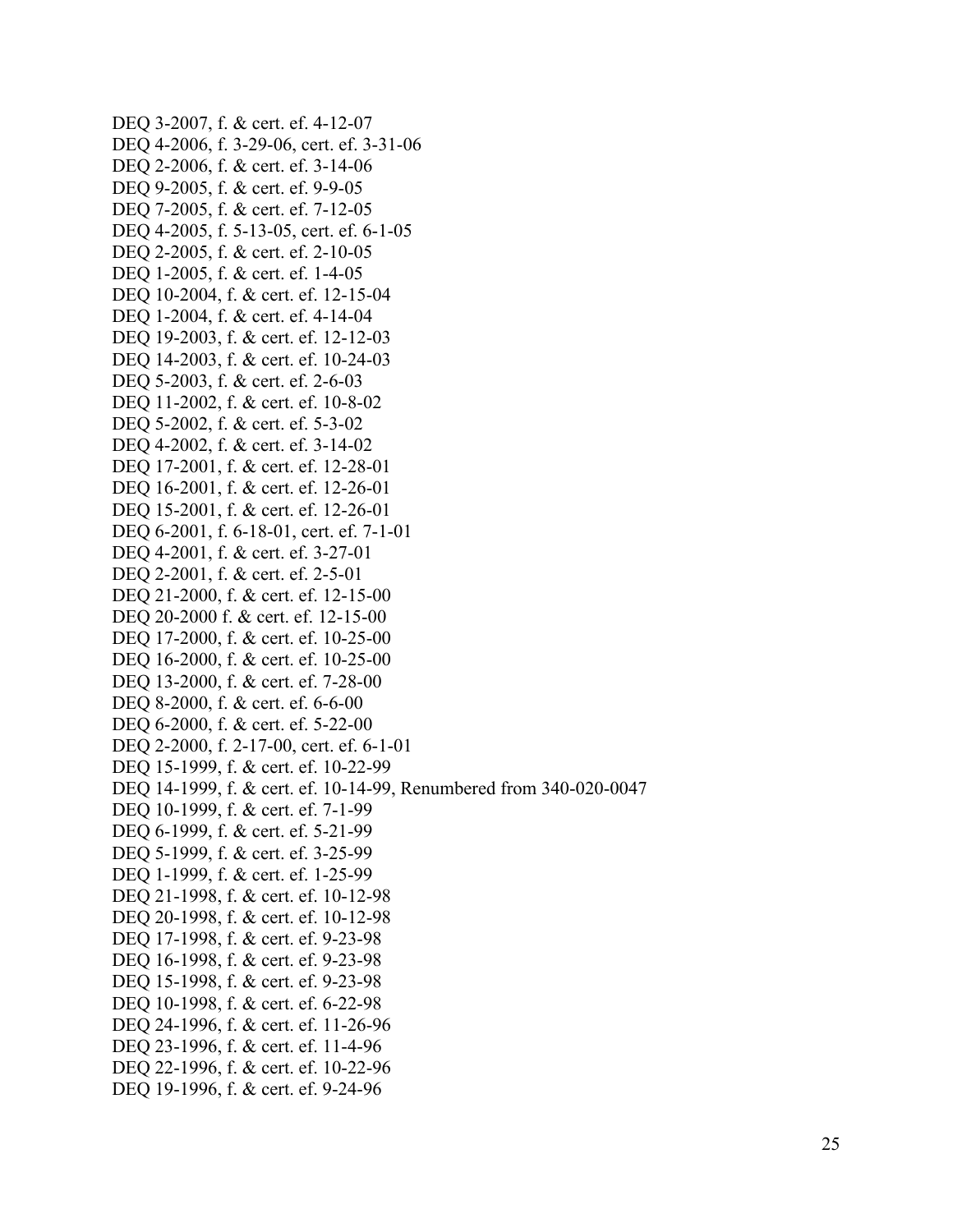```
DEQ 15
-1996, f. & cert. ef. 8
-14
-96
DEQ 8-1996(Temp), f. & cert. ef. 6-3-96
DEQ 20-1995 (Temp), f. & cert. ef. 9-14-95
DEQ 19-1995, f. & cert. ef. 9-1-95
DEQ 17
-1995, f. & cert. ef. 7
-12
-95
DEQ 14
-1995, f. & cert. ef. 5
-25
-95
DEQ 10-1995, f. & cert. ef. 5-1-95
DEQ 9-1995, f. & cert. ef. 5-1-95
DEQ 25-1994, f. & cert. ef. 11-2-94
DEQ 15-1994, f. 6-8-94, cert. ef. 7-1-94
DEQ 14
-1994, f. & cert. ef. 5
-31
-94
DEQ 5
-1994, f. & cert. ef. 3
-21
-94
DEQ 1-1994, f. & cert. ef. 1-3-94
DEQ 19-1993, f. & cert. ef. 11-4-93
DEQ 17-1993, f. & cert. ef. 11-4-93
DEQ 16-1993, f. & cert. ef. 11-4-93
DEQ 15-1993, f. & cert. ef. 11-4-93
DEQ 12-1993, f. & cert. ef. 9-24-93
DEQ 8
-1993, f. & cert. ef. 5
-11
-93
DEQ 4
-1993, f. & cert. ef. 3
-10
-93
DEQ 27
-1992, f. & cert. ef. 11
-12
-92
DEQ 26
-1992, f. & cert. ef. 11
-
2
-92
DEQ 25-1992, f. 10-30-92, cert. ef. 11-1-92
DEQ 20
-1992, f. & cert. ef. 8
-11
-92
DEQ 19
-1992, f. & cert. ef. 8
-11
-92
DEQ 7
-1992, f. & cert. ef. 3
-30
-92
DEQ 3-1992, f. & cert. ef. 2-4-92
DEQ 1-1992, f. & cert. ef. 2-4-92
DEQ 25
-1991, f. & cert. ef. 11
-13
-91
DEQ 24
-1991, f. & cert. ef. 11
-13
-91
DEQ 23
-1991, f. & cert. ef. 11
-13
-91
DEQ 22-1991, f. & cert. ef. 11-13-91
DEQ 21
-1991, f. & cert. ef. 11
-13
-91
DEQ 20
-1991, f. & cert. ef. 11
-13
-91
DEQ 19-1991, f. & cert. ef. 11-13-91
DEQ 2-1991, f. & cert. ef. 2-14-91
DEQ 31-1988, f. 12-20-88, cert. ef. 12-23-88
DEQ 21
-1987, f. & cert. ef. 12
-16
-87
DEQ 8
-1987, f. & cert. ef. 4
-23
-87
DEQ 5-1987, f. & cert. ef. 3-2-87
DEQ 4-1987, f. & cert. ef. 3-2-87
DEQ 21-1986, f. & cert. ef. 11-7-86
DEQ 20-1986, f. & cert. ef. 11-7-86
DEQ 10-1986, f. & cert. ef. 5-9-86
DEQ 5
-1986, f. & cert. ef. 2
-21
-86
DEQ 12
-1985, f. & cert. ef. 9
-30
-85
```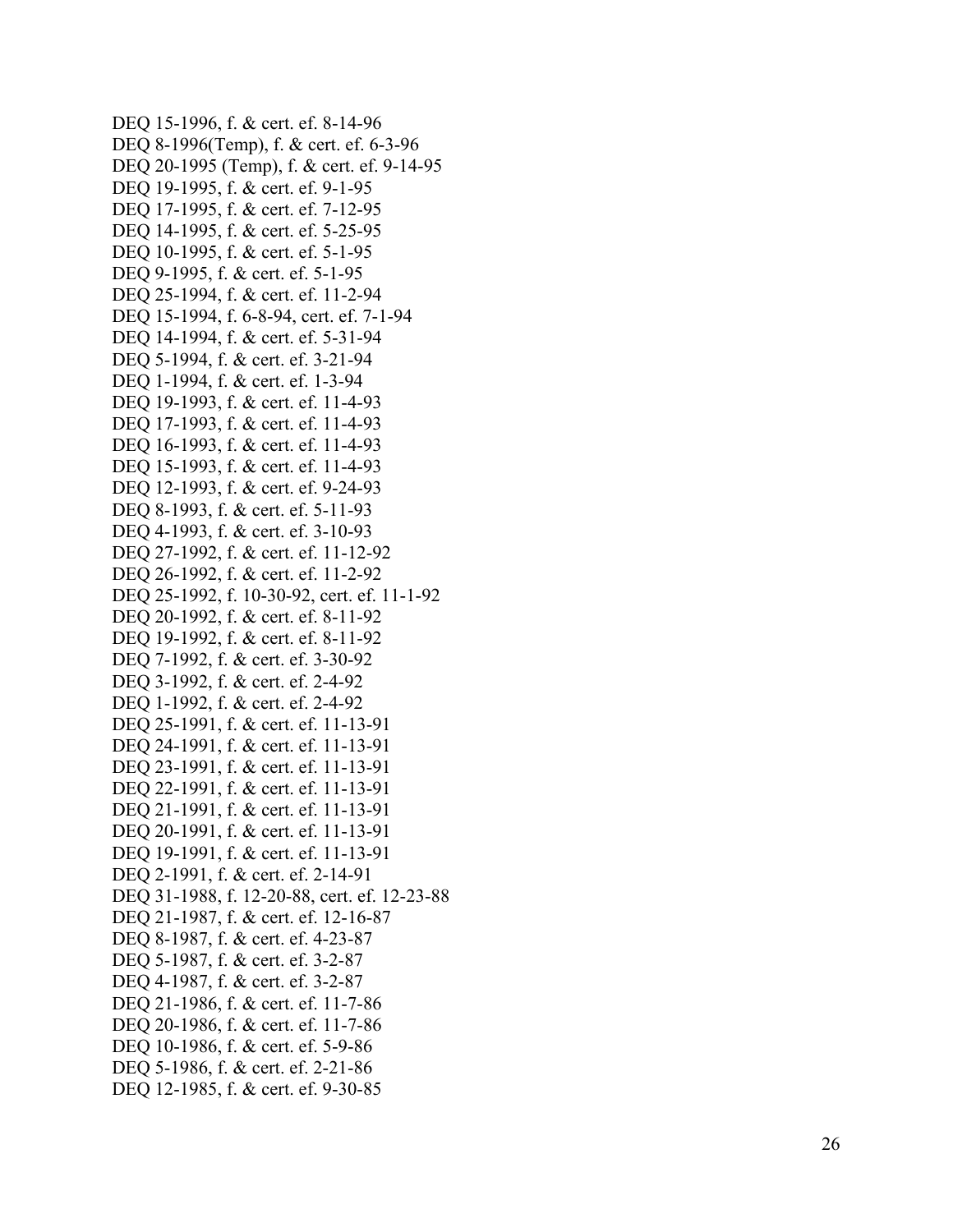DEQ 3-1985, f. & cert. ef. 2-1-85 DEQ 25-1984, f. & cert. ef. 11-27-84 DEQ 18-1984, f. & cert. ef. 10-16-84 DEQ 6-1983, f. & cert. ef. 4-18-83 DEQ 1-1983, f. & cert. ef. 1-21-83 DEQ 21-1982, f. & cert. ef. 10-27-82 DEQ 14-1982, f. & cert. ef. 7-21-82 DEQ 11-1981, f. & cert. ef. 3-26-81 DEQ 22-1980, f. & cert. ef. 9-26-80 DEQ 21-1979, f. & cert. ef. 7-2-79 DEQ 19-1979, f. & cert. ef. 6-25-79 DEQ 54, f. 6-21-73, cert. ef. 7-1-73 DEQ 35, f. 2-3-72, cert. ef. 2-15-72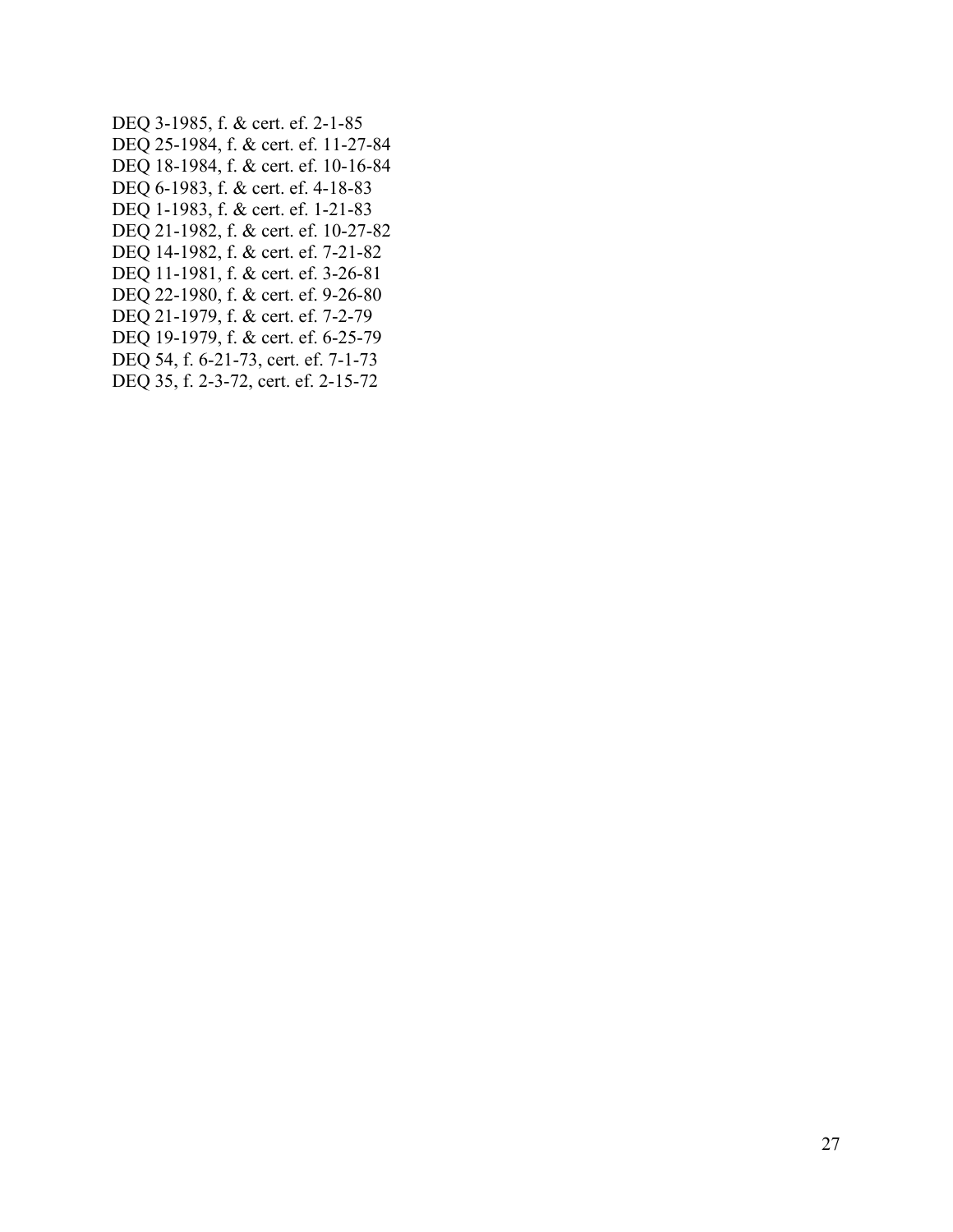<span id="page-29-0"></span>

#### **Division 200 GENERAL AIR POLLUTION PROCEDURES AND DEFINITIONS**

#### **340-200-0040 State of Oregon Clean Air Act Implementation Plan**

(1) This implementation plan, consisting of Volumes 2 and 3 of the State of Oregon Air Quality Control Program, contains control strategies, rules and standards prepared by DEQ and is adopted as the State Implementation Plan (SIP) of the State of Oregon under the FCAA, 42 U.S.C.A 7401 to 7671q.

(2) Except as provided in section (3), revisions to the SIP will be made under the EQC's rulemaking procedures in OAR 340 division 11 of this chapter and any other requirements contained in the SIP and will be submitted to the EPA for approval. The SIP was last modified by the EQC on November 18 - 19, 2021.

(3) Notwithstanding any other requirement contained in the SIP, DEQ may:

(a) Submit to the EPA any permit condition implementing a rule that is part of the federallyapproved SIP as a source-specific SIP revision after DEQ has complied with the public hearings provisions of 40 C.F.R. 51.102; and

(b) Approve the standards submitted by LRAPA if LRAPA adopts verbatim, other than nonsubstantive differences, any standard that the EQC has adopted, and submit the standards to EPA for approval as a SIP revision.

(4) Revisions to the State of Oregon Clean Air Act Implementation Plan become federally enforceable upon approval by the EPA. If any provision of the federally approved State Implementation Plan conflicts with any provision adopted by the EQC, DEQ must enforce the more stringent provision.

**Statutory/Other Authority:** 468A & ORS 468.020 **Statutes/Other Implemented:** ORS 468A.035 & 468A.135 **History:** [DEQ 1-2021, amend filed 01/21/2021, effective 01/21/2021](https://secure.sos.state.or.us/oard/viewReceiptPDF.action?filingRsn=46689) [DEQ 21-2020, amend filed 11/19/2020, effective 11/19/2020](https://secure.sos.state.or.us/oard/viewReceiptPDF.action?filingRsn=46177) [DEQ 17-2020, amend filed 09/21/2020, effective 09/21/2020](https://secure.sos.state.or.us/oard/viewReceiptTRIM.action?ptId=7605231) [DEQ 18-2019, amend filed 07/19/2019, effective 07/19/2019](https://secure.sos.state.or.us/oard/viewReceiptTRIM.action?ptId=6847093)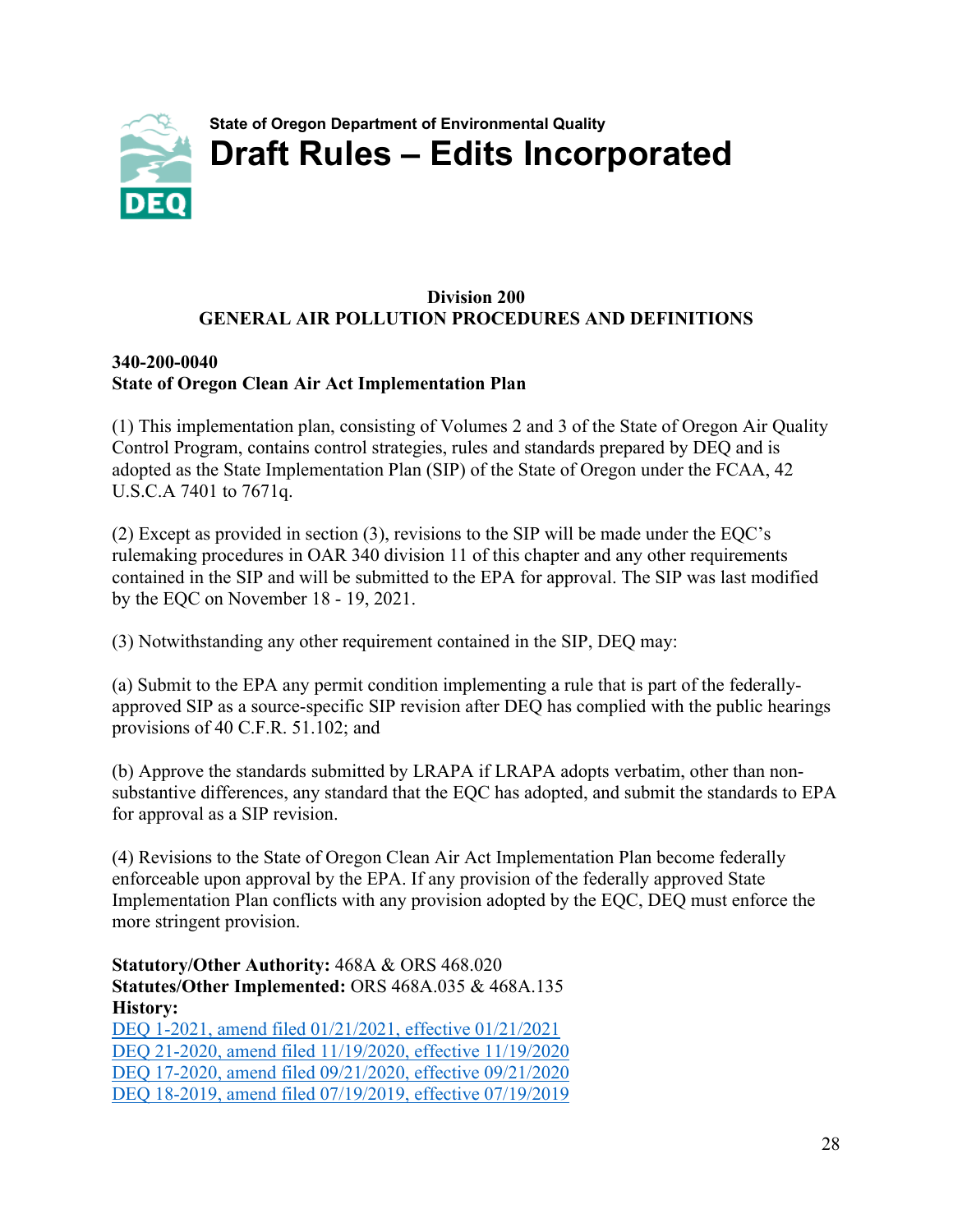DEQ 14 [-2019, amend filed 05/17/2019, effective 05/17/2019](https://secure.sos.state.or.us/oard/viewReceiptTRIM.action?ptId=6846858) DEQ 4 [-2019, amend filed 01/24/2019, effective 01/24/2019](https://secure.sos.state.or.us/oard/viewReceiptTRIM.action?ptId=6846538) DEQ 197 [-2018, amend filed 11/16/2018, effective 11/16/2018](https://secure.sos.state.or.us/oard/viewReceiptTRIM.action?ptId=6846110) DEQ 192 [-2018, amend filed 09/14/2018, effective 09/14/2018](https://secure.sos.state.or.us/oard/viewReceiptTRIM.action?ptId=6845845) DEQ 190 [-2018, amend filed 07/13/2018, effective 07/13/2018](https://secure.sos.state.or.us/oard/viewReceiptTRIM.action?ptId=6845587) DEQ 11 [-2018, amend filed 03/23/2018, effective 03/23/2018](https://secure.sos.state.or.us/oard/viewReceiptTRIM.action?ptId=6844385) DEQ 7 -2017, f. & cert. ef. 7 -13 -17 DEQ 2-2017, f. & cert. ef. 1-19-17 DEQ 14-2015, f. & cert. ef. 12-10-15 DEQ 10 -2015, f. & cert. ef. 10 -16 -15 DEQ 7-2015, f. & cert. ef. 4-16-15 DEQ 6 -2015, f. & cert. ef. 4 -16 -15 DEQ 7-2014, f. & cert. ef. 6-26-14 DEQ 6 -2014, f. & cert. ef. 3 -31 -14 DEQ 5 -2014, f. & cert. ef. 3 -31 -14 DEQ 4 -2014, f. & cert. ef. 3 -31 -14 DEQ 1-2014, f. & cert. ef. 1-6-14 DEQ 12-2013, f. & cert. ef. 12-19-13 DEQ 11-2013, f. & cert. ef. 11-7-13 DEQ 4 -2013, f. & cert. ef. 3 -27 -13 DEQ 10 -2012, f. & cert. ef. 12 -11 -12 DEQ 7 -2012, f. & cert.ef 12 -10 -12 DEQ 1-2012, f. & cert. ef. 5-17-12 DEQ 18-2011, f. & cert. ef. 12-21-11 DEQ 5-2011, f. 4-29-11, cert. ef. 5-1-11 DEQ 2 -2011, f. 3 -10 -11, cert. ef. 3 -15 -11 DEQ 1-2011, f. & cert. ef. 2-24-11 DEQ 14-2010, f. & cert. ef. 12-10-10 DEQ 5 -2010, f. & cert. ef. 5 -21 -10 DEQ 2-2010, f. & cert. ef. 3-5-10 DEQ 8 -2009, f. & cert. ef. 12 -16 -09 DEQ 3-2009, f. & cert. ef. 6-30-09 DEQ 15 -2008, f. & cert. ef 12 -31 -08 DEQ 14 -2008, f. & cert. ef. 11 -10 -08 DEQ 12 -2008, f. & cert. ef. 9 -17 -08 DEQ 11-2008, f. & cert. ef. 8-29-08 DEQ 5-2008, f. & cert. ef. 3-20-08 DEQ 8 -2007, f. & cert. ef. 11 - 8 -07 DEQ 4 -2007, f. & cert. ef. 6 -28 -07 DEQ 3 -2007, f. & cert. ef. 4 -12 -07 DEQ 4 -2006, f. 3 -29 -06, cert. ef. 3 -31 -06 DEQ 2-2006, f. & cert. ef. 3-14-06 DEQ 9-2005, f. & cert. ef. 9-9-05 DEQ 7 -2005, f. & cert. ef. 7 -12 -05 DEQ 4 -2005, f. 5 -13 -05, cert. ef. 6 - 1 -05 DEQ 2 -2005, f. & cert. ef. 2 -10 -05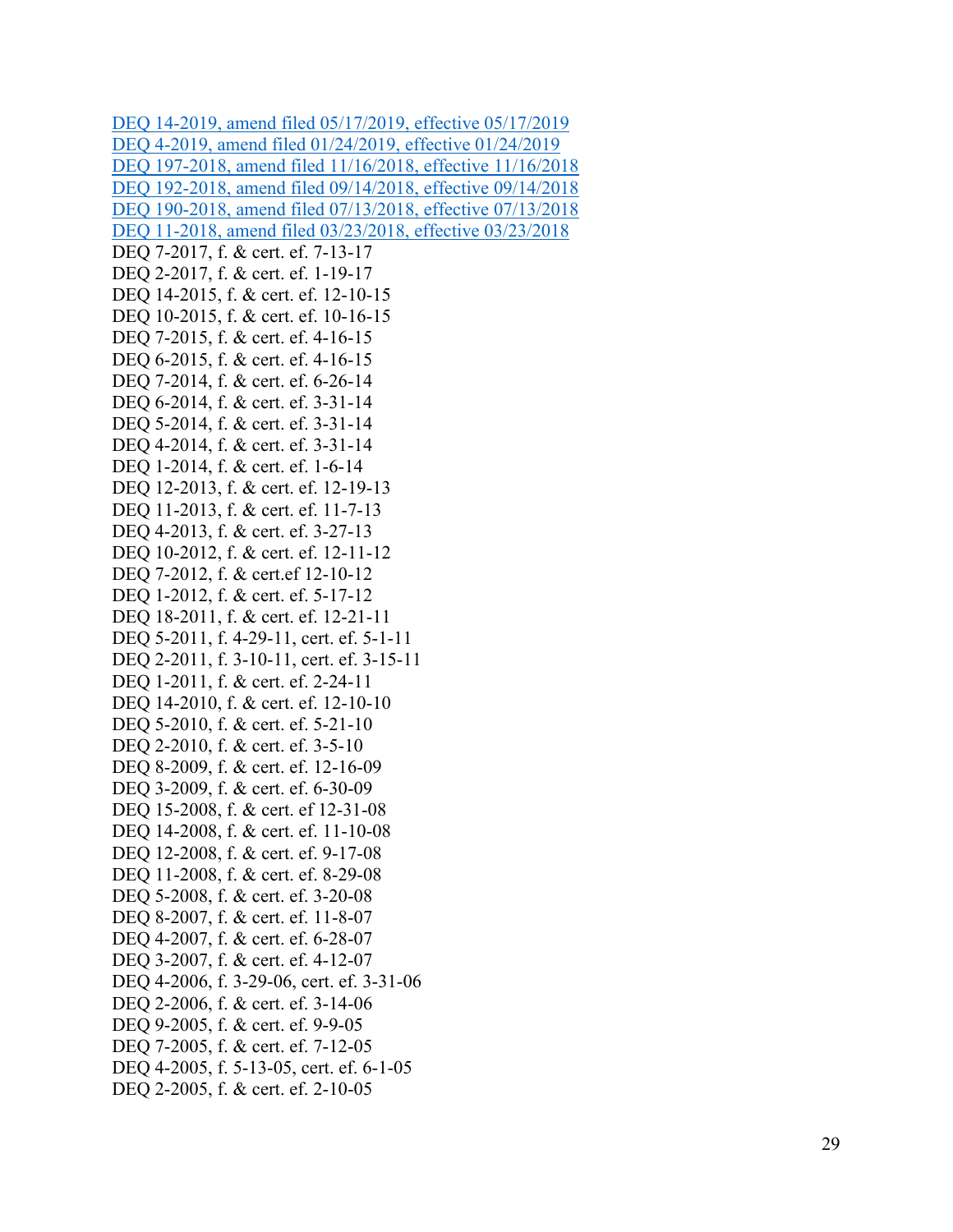DEQ 1-2005, f. & cert. ef. 1-4-05 DEQ 10-2004, f. & cert. ef. 12-15-04 DEQ 1-2004, f. & cert. ef. 4-14-04 DEQ 19-2003, f. & cert. ef. 12-12-03 DEQ 14-2003, f. & cert. ef. 10-24-03 DEQ 5-2003, f. & cert. ef. 2-6-03 DEQ 11-2002, f. & cert. ef. 10-8-02 DEQ 5-2002, f. & cert. ef. 5-3-02 DEQ 4-2002, f. & cert. ef. 3-14-02 DEQ 17-2001, f. & cert. ef. 12-28-01 DEQ 16-2001, f. & cert. ef. 12-26-01 DEQ 15-2001, f. & cert. ef. 12-26-01 DEQ 6-2001, f. 6-18-01, cert. ef. 7-1-01 DEQ 4-2001, f. & cert. ef. 3-27-01 DEQ 2-2001, f. & cert. ef. 2-5-01 DEQ 21-2000, f. & cert. ef. 12-15-00 DEQ 20-2000 f. & cert. ef. 12-15-00 DEQ 17-2000, f. & cert. ef. 10-25-00 DEQ 16-2000, f. & cert. ef. 10-25-00 DEQ 13-2000, f. & cert. ef. 7-28-00 DEQ 8-2000, f. & cert. ef. 6-6-00 DEQ 6-2000, f. & cert. ef. 5-22-00 DEQ 2-2000, f. 2-17-00, cert. ef. 6-1-01 DEQ 15-1999, f. & cert. ef. 10-22-99 DEQ 14-1999, f. & cert. ef. 10-14-99, Renumbered from 340-020-0047 DEQ 10-1999, f. & cert. ef. 7-1-99 DEQ 6-1999, f. & cert. ef. 5-21-99 DEQ 5-1999, f. & cert. ef. 3-25-99 DEQ 1-1999, f. & cert. ef. 1-25-99 DEQ 21-1998, f. & cert. ef. 10-12-98 DEQ 20-1998, f. & cert. ef. 10-12-98 DEQ 17-1998, f. & cert. ef. 9-23-98 DEQ 16-1998, f. & cert. ef. 9-23-98 DEQ 15-1998, f. & cert. ef. 9-23-98 DEQ 10-1998, f. & cert. ef. 6-22-98 DEQ 24-1996, f. & cert. ef. 11-26-96 DEQ 23-1996, f. & cert. ef. 11-4-96 DEQ 22-1996, f. & cert. ef. 10-22-96 DEQ 19-1996, f. & cert. ef. 9-24-96 DEO 15-1996, f. & cert. ef. 8-14-96 DEQ 8-1996(Temp), f. & cert. ef. 6-3-96 DEQ 20-1995 (Temp), f. & cert. ef. 9-14-95 DEQ 19-1995, f. & cert. ef. 9-1-95 DEQ 17-1995, f. & cert. ef. 7-12-95 DEQ 14-1995, f. & cert. ef. 5-25-95 DEQ 10-1995, f. & cert. ef. 5-1-95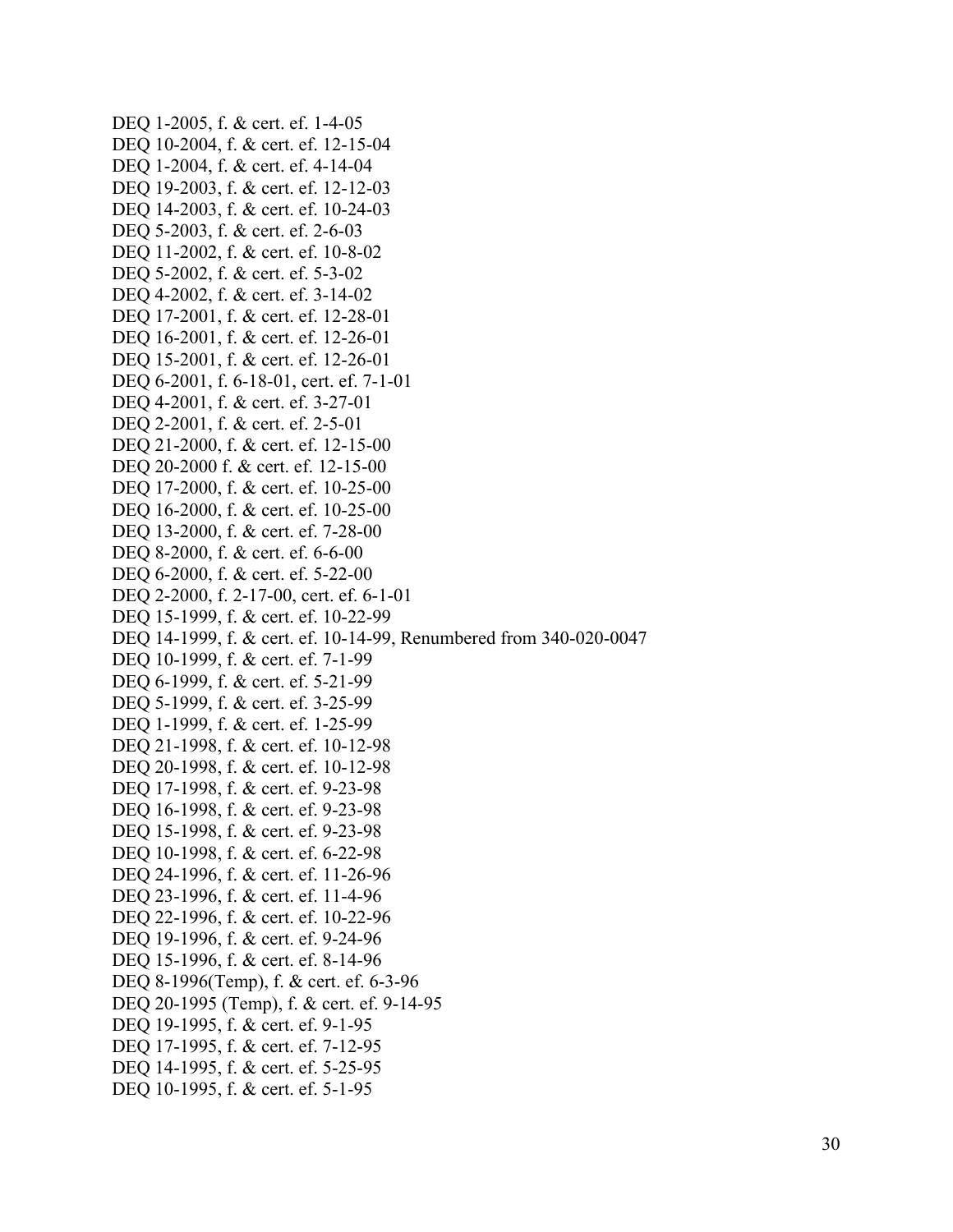```
DEQ 9-1995, f. & cert. ef. 5-1-95
DEQ 25-1994, f. & cert. ef. 11-2-94
DEQ 15-1994, f. 6-8-94, cert. ef. 7-1-94
DEQ 14
-1994, f. & cert. ef. 5
-31
-94
DEQ 5
-1994, f. & cert. ef. 3
-21
-94
DEQ 1-1994, f. & cert. ef. 1-3-94
DEQ 19-1993, f. & cert. ef. 11-4-93
DEQ 17-1993, f. & cert. ef. 11-4-93
DEQ 16-1993, f. & cert. ef. 11-4-93
DEQ 15-1993, f. & cert. ef. 11-4-93
DEQ 12-1993, f. & cert. ef. 9-24-93
DEQ 8
-1993, f. & cert. ef. 5
-11
-93
DEQ 4-1993, f. & cert. ef. 3-10-93
DEQ 27
-1992, f. & cert. ef. 11
-12
-92
DEQ 26-1992, f. & cert. ef. 11-2-92
DEQ 25
-1992, f. 10
-30
-92, cert. ef. 11
-
1
-92
DEQ 20
-1992, f. & cert. ef. 8
-11
-92
DEQ 19-1992, f. & cert. ef. 8-11-92
DEQ 7
-1992, f. & cert. ef. 3
-30
-92
DEQ 3-1992, f. & cert. ef. 2-4-92
DEQ 1-1992, f. & cert. ef. 2-4-92
DEQ 25
-1991, f. & cert. ef. 11
-13
-91
DEQ 24-1991, f. & cert. ef. 11-13-91
DEQ 23
-1991, f. & cert. ef. 11
-13
-91
DEQ 22
-1991, f. & cert. ef. 11
-13
-91
DEQ 21
-1991, f. & cert. ef. 11
-13
-91
DEQ 20-1991, f. & cert. ef. 11-13-91
DEQ 19-1991, f. & cert. ef. 11-13-91
DEQ 2-1991, f. & cert. ef. 2-14-91
DEQ 31
-1988, f. 12
-20
-88, cert. ef. 12
-23
-88
DEQ 21
-1987, f. & cert. ef. 12
-16
-87
DEQ 8-1987, f. & cert. ef. 4-23-87
DEQ 5-1987, f. & cert. ef. 3-2-87
DEQ 4-1987, f. & cert. ef. 3-2-87
DEQ 21-1986, f. & cert. ef. 11-7-86
DEQ 20-1986, f. & cert. ef. 11-7-86
DEQ 10-1986, f. & cert. ef. 5-9-86
DEQ 5
-1986, f. & cert. ef. 2
-21
-86
DEQ 12
-1985, f. & cert. ef. 9
-30
-85
DEQ 3-1985, f. & cert. ef. 2-1-85
DEQ 25
-1984, f. & cert. ef. 11
-27
-84
DEQ 18-1984, f. & cert. ef. 10-16-84
DEQ 6
-1983, f. & cert. ef. 4
-18
-83
DEQ 1-1983, f. & cert. ef. 1-21-83
DEQ 21
-1982, f. & cert. ef. 10
-27
-82
DEQ 14
-1982, f. & cert. ef. 7
-21
-82
```